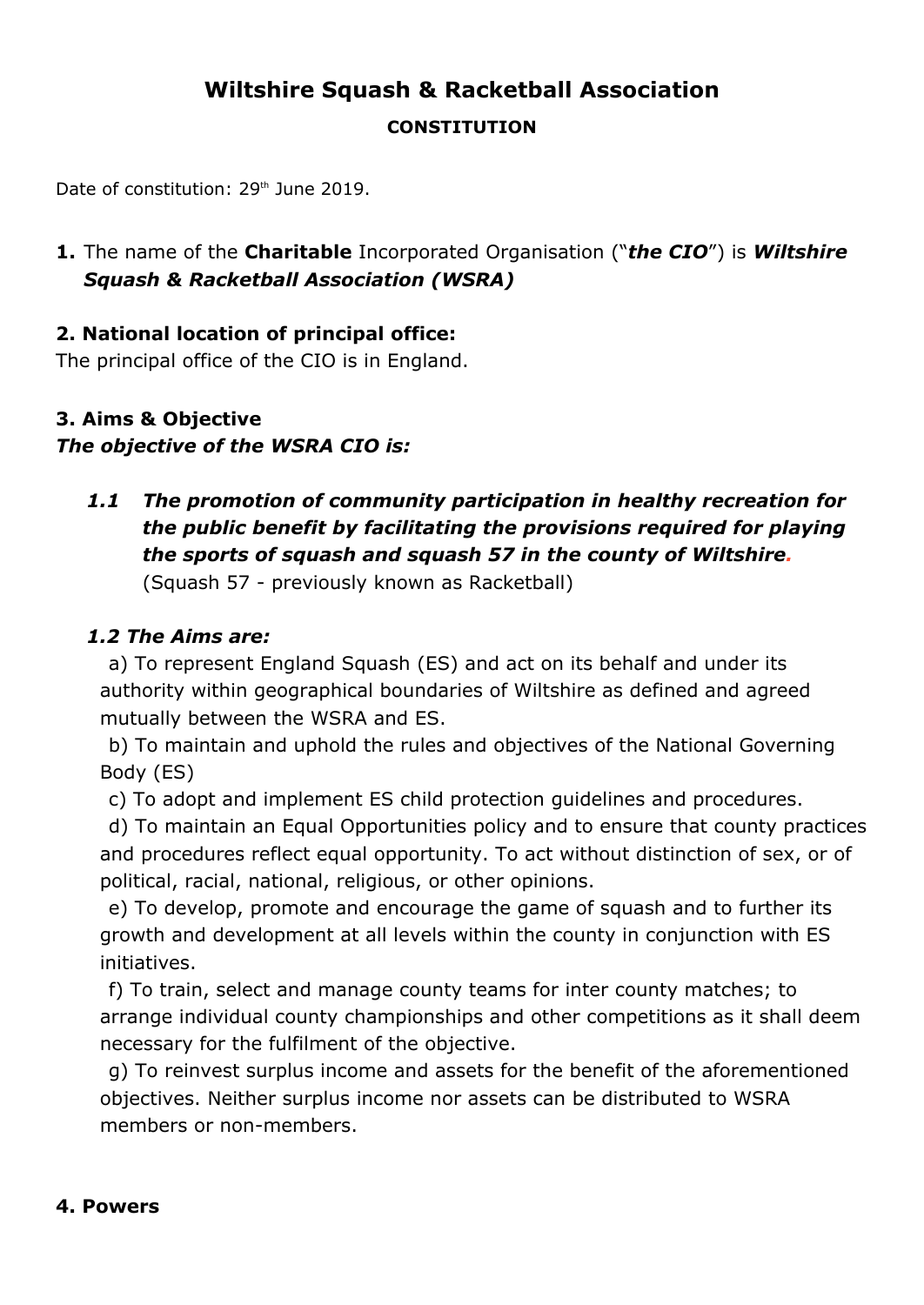The CIO has power to do anything which is calculated to further its object or is conducive or incidental to doing so. In particular, the CIO's powers include power to:

- 1. Borrow money and to charge the whole or any part of its property as security for the repayment of the money borrowed. The CIO must comply as appropriate with sections 124 and 125 of the Charities Act 2011 if it wishes to mortgage land;
- 2. Buy, take on lease or in exchange, hire or otherwise acquire any property and to maintain and equip it for use;
- 3. Sell, lease or otherwise dispose of all or any part of the property belonging to the CIO. In exercising this power, the CIO must comply as appropriate with sections 117 and 119-123 of the Charities Act 2011;
- 4. Employ and remunerate such staff as are necessary for carrying out the work of the CIO. The CIO may employ or remunerate a charity trustee only to the extent that it is permitted to do so by clause 6 (Benefits and payments to charity trustees and connected persons) and provided it complies with the conditions of those clauses;
- 5. Deposit or invest funds, employ a professional fund-manager, and arrange for the investments or other property of the CIO to be held in the name of a nominee, in the same manner and subject to the same conditions as the trustees of a trust are permitted to do by the Trustee Act 2000.
- 6. Determining policies in harmony with those of the National Governing Body, appoint an ES Council delegate, decide on matters referred to by ES and seek guidance from ES if necessary, on legal matters
- 7. Creating such sub-committees as deemed necessary, e.g. coaching, disciplinary, juniors, league, selection and ensure that actions and decisions of the sub-committees are ratified
- 8. Ensuring that the day to day running of the County Association is competent, determining the level of league fees and levies employing county funds in such a manner as deemed most effective and in the best interest of the WSRA. Nominating authorised cheque signatories: at least two signatures will be required when funds are drawn from the county's account.
- 9. Co-opting members to fill vacant positions on the Management Committee
- 10. Deciding on county awards for distribution or merit and to propose higher awards to the ES
- 11. The Management Committee shall consist of members elected annually to cover the following positions - Chair, Secretary, Treasurer, League Secretary, Junior Chair and up to 7 further members.
- 12. One of the committee members shall be of the opposite gender. If there are no candidates available to meet this requirement, at least one vacancy on the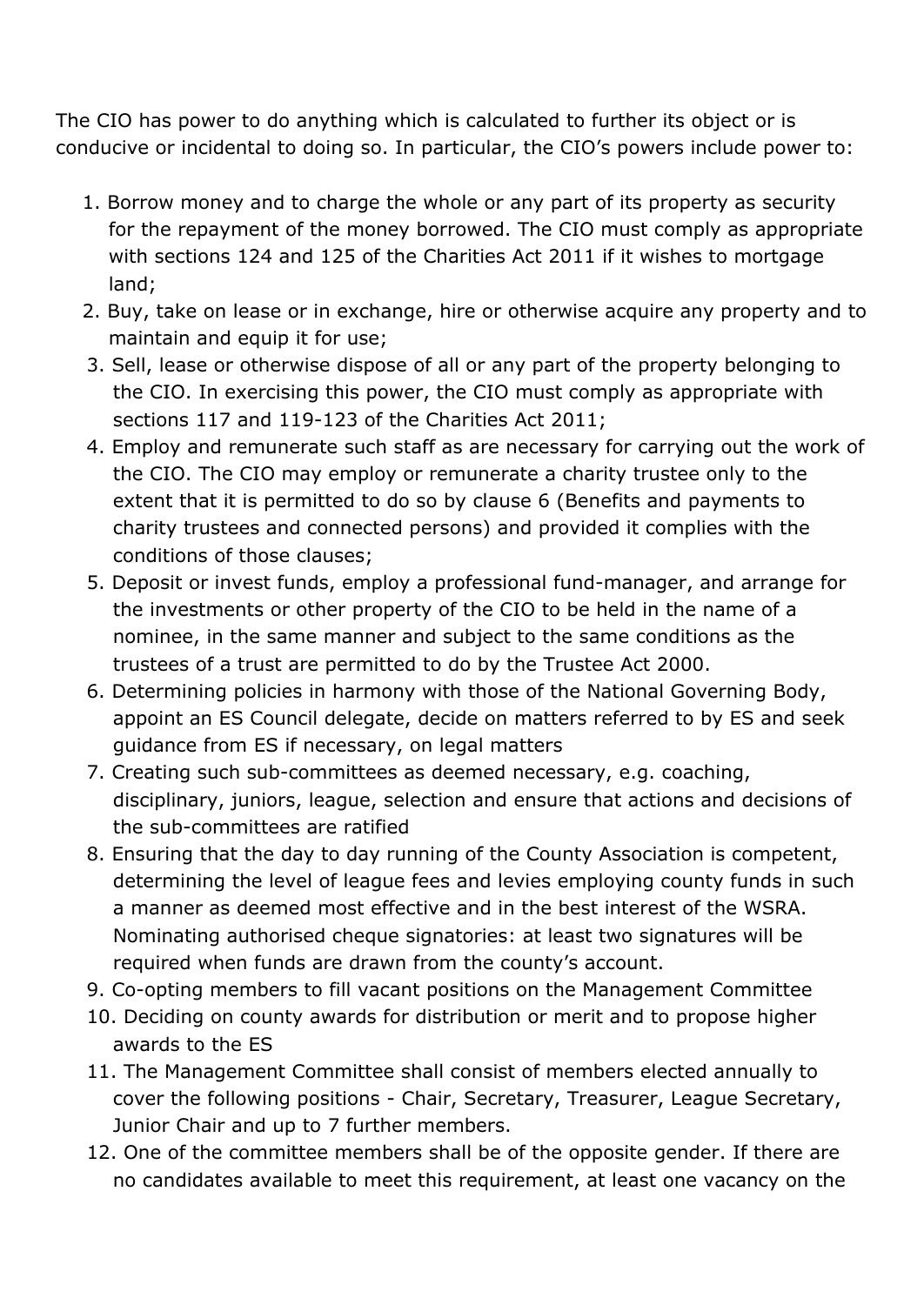committee will be maintained until such time as a suitable candidate can either be elected or at least co-opted.

- 13. Additional (non-voting) members may be coopted to the Committee as deemed appropriate.
- 14. A quorum for the committee must be present to pass decisions made by the committee. A quorum is 4 but must include 2 from chair, secretary and treasurer (see section 11.5).

# **5. Application of income and property**

(1) The income and property of the CIO must be applied solely towards the promotion of the objects.

(a) A charity trustee is entitled to be reimbursed from the property of the CIO or may pay out of such property reasonable expenses properly incurred by him or her when acting on behalf of the CIO.

(b) A charity trustee may benefit from trustee indemnity insurance cover purchased at the CIO's expense in accordance with, and subject to the conditions in, section 189 of the Charities Act 2011.

(2) None of the income or property of the CIO may be paid or transferred directly or indirectly by way of dividend, bonus or otherwise by way of profit to any member of the CIO. This does not prevent a member who is not also a charity trustee receiving:

(a) a benefit from the CIO as a beneficiary of the CIO;

(b) reasonable and proper remuneration for any goods or services supplied to the CIO.

(3) Nothing in this clause shall prevent a charity trustee or connected person receiving any benefit or payment which is authorised by Clause 6.

#### **6. Benefits and payments to charity trustees and connected persons**

(1) General provisions

No charity trustee or connected person may:

(a) buy or receive any goods or services from the CIO on terms preferential to those applicable to members of the public;

(b) sell goods, services, or any interest in land to the CIO;

(c) be employed by, or receive any remuneration from, the CIO;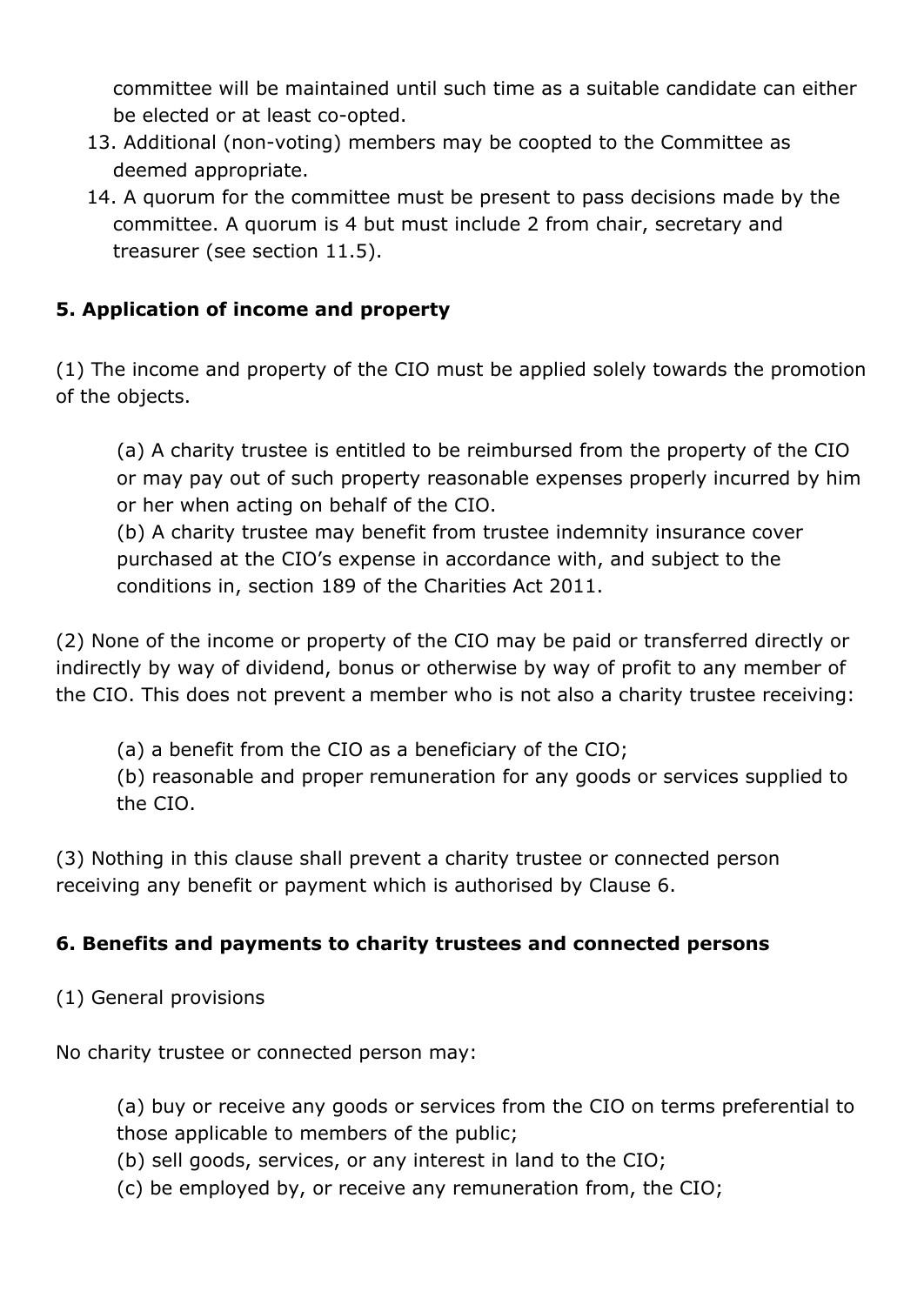(d) receive any other financial benefit from the CIO;

unless the payment or benefit is permitted by sub-clause (2) of this clause, or authorised by the court or the Charity Commission ("the Commission"). In this clause, a "financial benefit" means a benefit, direct or indirect, which is either money or has a monetary value.

(2) Scope and powers permitting trustees' or connected persons' benefits

(a) A charity trustee or connected person may receive a benefit from the CIO as a beneficiary provided that it is available generally to the beneficiaries of the CIO.

(b) A charity trustee or connected person may enter into a contract for the supply of services, or of goods that are supplied in connection with the provision of services, to the CIO where that is permitted in accordance with, and subject to the conditions in, section 185 to 188 of the Charities Act 2011.

(c) Subject to sub-clause (3) of this clause a charity trustee or connected person may provide the CIO with goods that are not supplied in connection with services provided to the CIO by the charity trustee or connected person.

(d) A charity trustee or connected person may receive interest on money lent to the CIO at a reasonable and proper rate which must be not more than the Bank of England bank rate (also known as the base rate).

(e) A charity trustee or connected person may receive rent for premises let by the trustee or connected person to the CIO. The amount of the rent and the other terms of the lease must be reasonable and proper. The charity trustee concerned must withdraw from any meeting at which such a proposal or the rent or other terms of the lease are under discussion.

(f) A charity trustee or connected person may take part in the normal trading and fundraising activities of the CIO on the same terms as members of the public.

(3) Payment for supply of goods only – controls

The CIO and its charity trustees may only rely upon the authority provided by subclause (2)(c) of this clause if each of the following conditions is satisfied: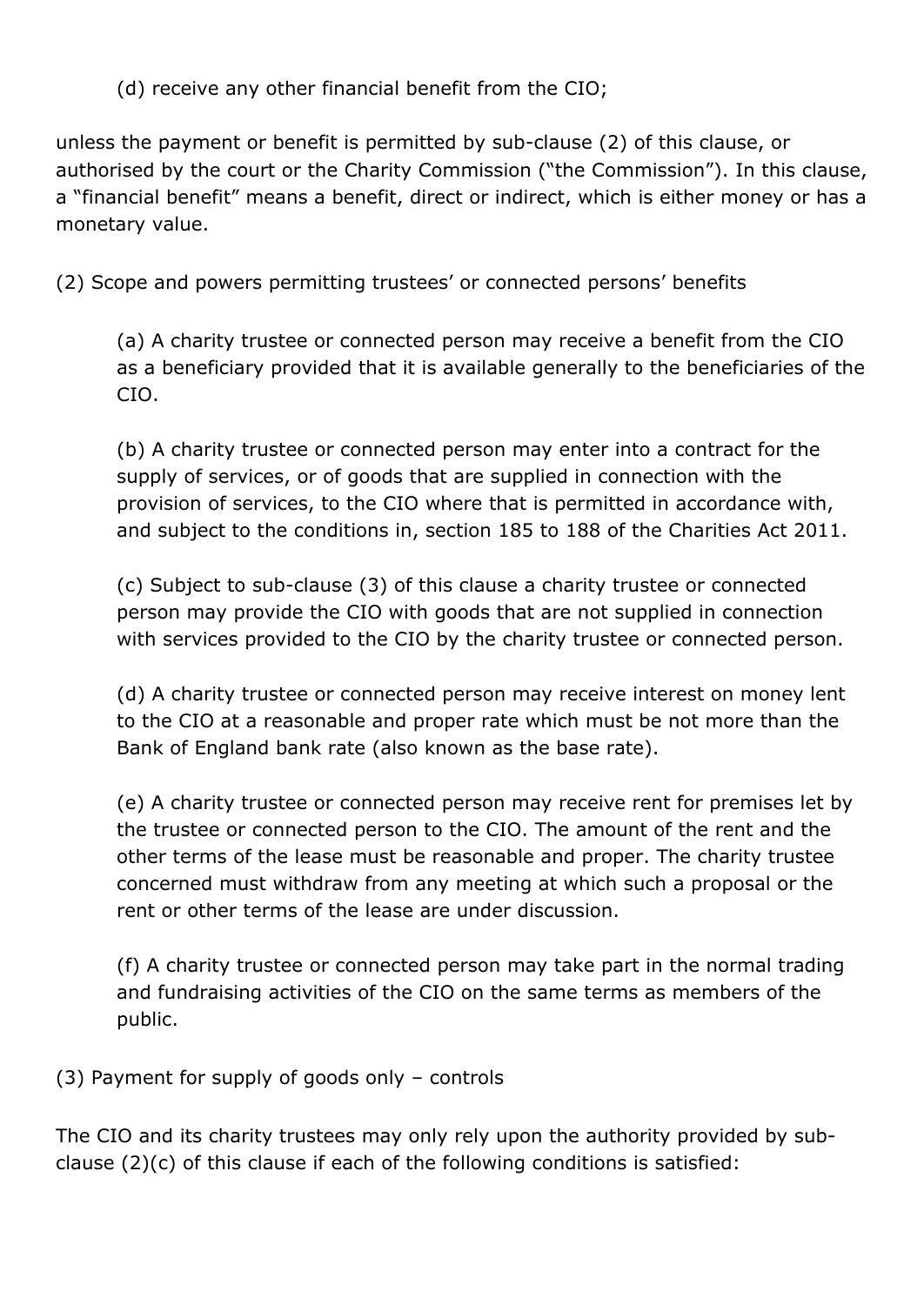(a) The amount or maximum amount of the payment for the goods is set out in a written agreement between the CIO and the charity trustee or connected person supplying the goods ("the supplier").

(b) The amount or maximum amount of the payment for the goods does not exceed what is reasonable in the circumstances for the supply of the goods in question.

(c) The other charity trustees are satisfied that it is in the best interests of the CIO to contract with the supplier rather than with someone who is not a charity trustee or connected person. In reaching that decision the charity trustees must balance the advantage of contracting with a charity trustee or connected person against the disadvantages of doing so.

(d) The supplier is absent from the part of any meeting at which there is discussion of the proposal to enter into a contract or arrangement with him or her or it with regard to the supply of goods to the CIO.

(e) The supplier does not vote on any such matter and is not to be counted when calculating whether a quorum of charity trustees is present at the meeting.

(f) The reason for their decision is recorded by the charity trustees in the minute book.

(g) A majority of the charity trustees then in office are not in receipt of remuneration or payments authorised by clause 6.

(4) In sub-clauses (2) and (3) of this clause:

### (a) "the CIO" includes any company in which the CIO:

(i) holds more than 50% of the shares; or

(ii) controls more than 50% of voting rights attached to the shares; or (iii) has the right to appoint one or more directors to the board of the company;

(b) "connected person" includes any person within the definition set out in clause 30 (Interpretation).

# **7. Conflicts of interest and conflicts of loyalty**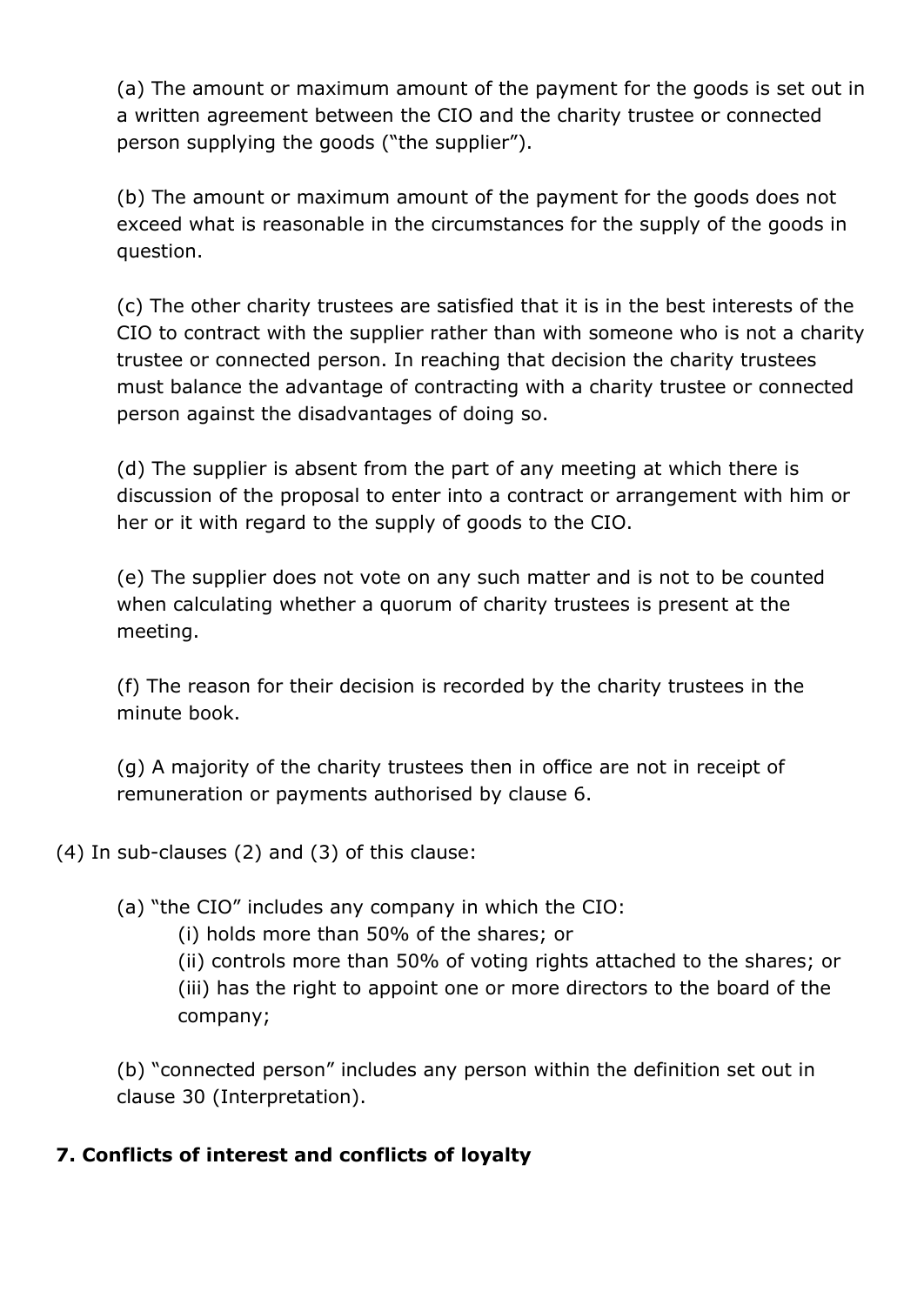A charity trustee must:

(1) declare the nature and extent of any interest, direct or indirect, which he or she has in a proposed transaction or arrangement with the CIO or in any transaction or arrangement entered into by the CIO which has not previously been declared; and

(2) absent himself or herself from any discussions of the charity trustees in which it is possible that a conflict of interest will arise between his or her duty to act solely in the interests of the CIO and any personal interest (including but not limited to any financial interest).

Any charity trustee absenting himself or herself from any discussions in accordance with this clause must not vote or be counted as part of the quorum in any decision of the charity trustees on the matter.

# **8. Liability of members to contribute to the assets of the CIO if it is wound up**

If the CIO is wound up, the members of the CIO have no liability to contribute to its assets and no personal responsibility for settling its debts and liabilities.

**9. Membership of the CIO 1.** Members of the CIO **1.** Members shall pay to the WSRA and ES, subscriptions determined from time to time by its Board of Directors and published as a Byelaw of the Association. 2. Members shall pay to WSRA any league fees and levies set by the WSRA as determined at the Annual General Meeting of the WSRA.

3. Any fees due to WSRA shall be paid by 1st August if related to winter league activity and by 1st April for summer league. If league fees and or levies remain unpaid three months after the due date, the member, at the discretion of the committee, may immediately be suspended and forfeit all rights within the WSRA until such fees are paid.

4. Any organisation or individual wishing to return from suspension will be responsible for payment of any outstanding liabilities incurred earlier and remaining unpaid.

#### **(1) Admission of new members**

(a) Eligibility

Membership of the CIO is open to anyone who is interested in furthering its purposes, and who, by applying for membership, has indicated their agreement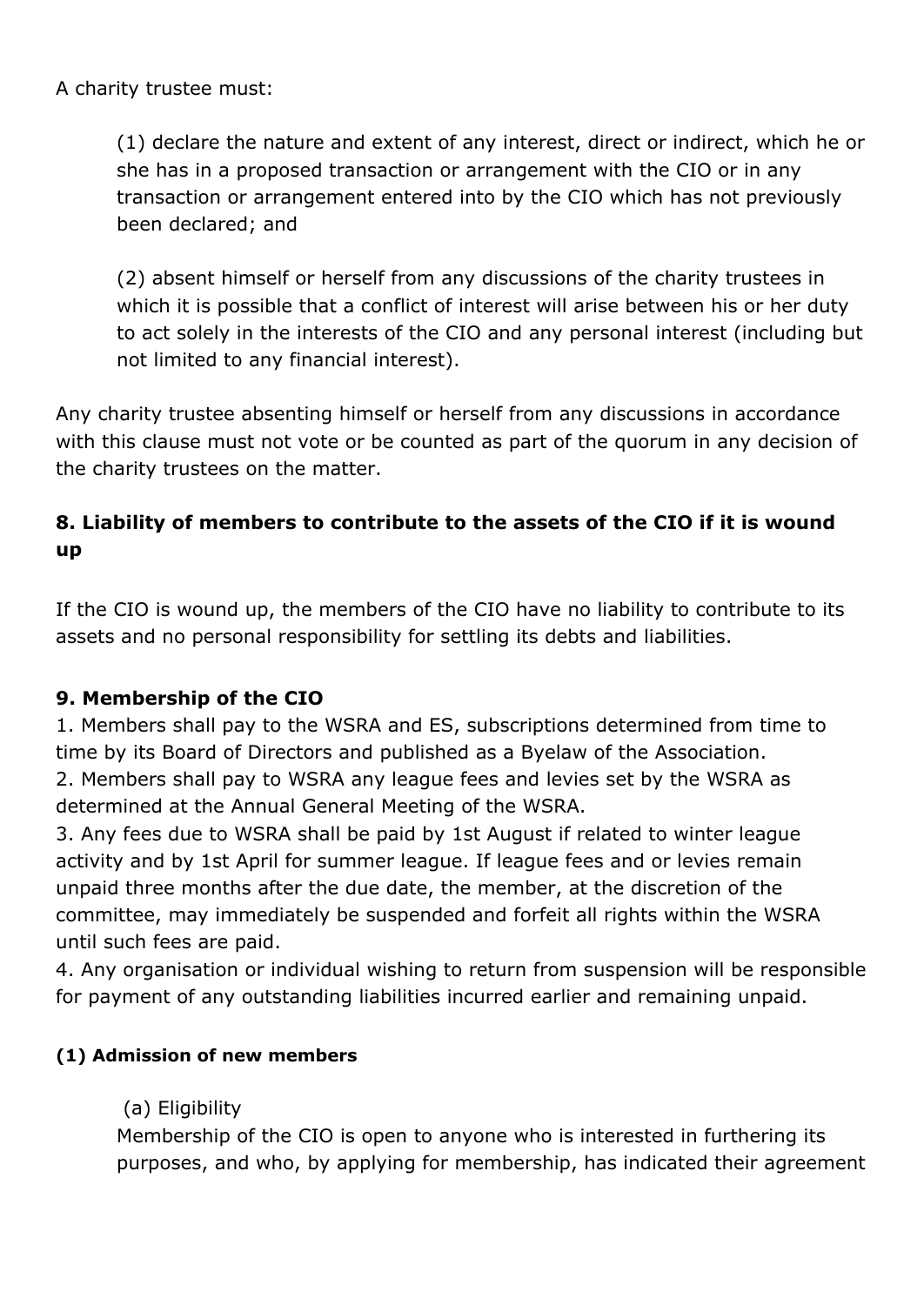to become a member and acceptance of the duty of members set out in subclause (3) of this clause.

A member may be an individual, a corporate body, or an organisation which is not incorporated.

(b) Admission procedure

The charity trustees:

(i) may require applications for membership to be made in any reasonable way that they decide;

(ii) may refuse an application for membership if they believe that it is in the best interests of the CIO for them to do so;

(iii) shall, if they decide to refuse an application for membership, give the applicant their reasons for doing so, within 21 days of the decision being taken, and give the applicant the opportunity to appeal against the refusal; and (iv) shall give fair consideration to any such appeal, and shall inform the applicant of their decision, but any decision to confirm refusal of the application for membership shall be final.

#### **(2) Transfer of membership**

Membership of the CIO cannot be transferred to anyone else.

### **(3) Duty of members**

It is the duty of each member of the CIO to exercise his or her powers as a member of the CIO in the way he or she decides in good faith would be most likely to further the purposes of the CIO.

### **(4) Termination of membership**

(a) Membership of the CIO comes to an end if:

(i) the member dies, or, in the case of an organisation (or the representative of an organisation) that organisation ceases to exist; or (ii) the member sends a notice of resignation to the charity trustees; or (iii) any sum of money owed by the member to the CIO is not paid in full within 30 days of its falling due; or

(iv) the charity trustees decide that it is in the best interests of the CIO that the member in question should be removed from membership, and pass a resolution to that effect.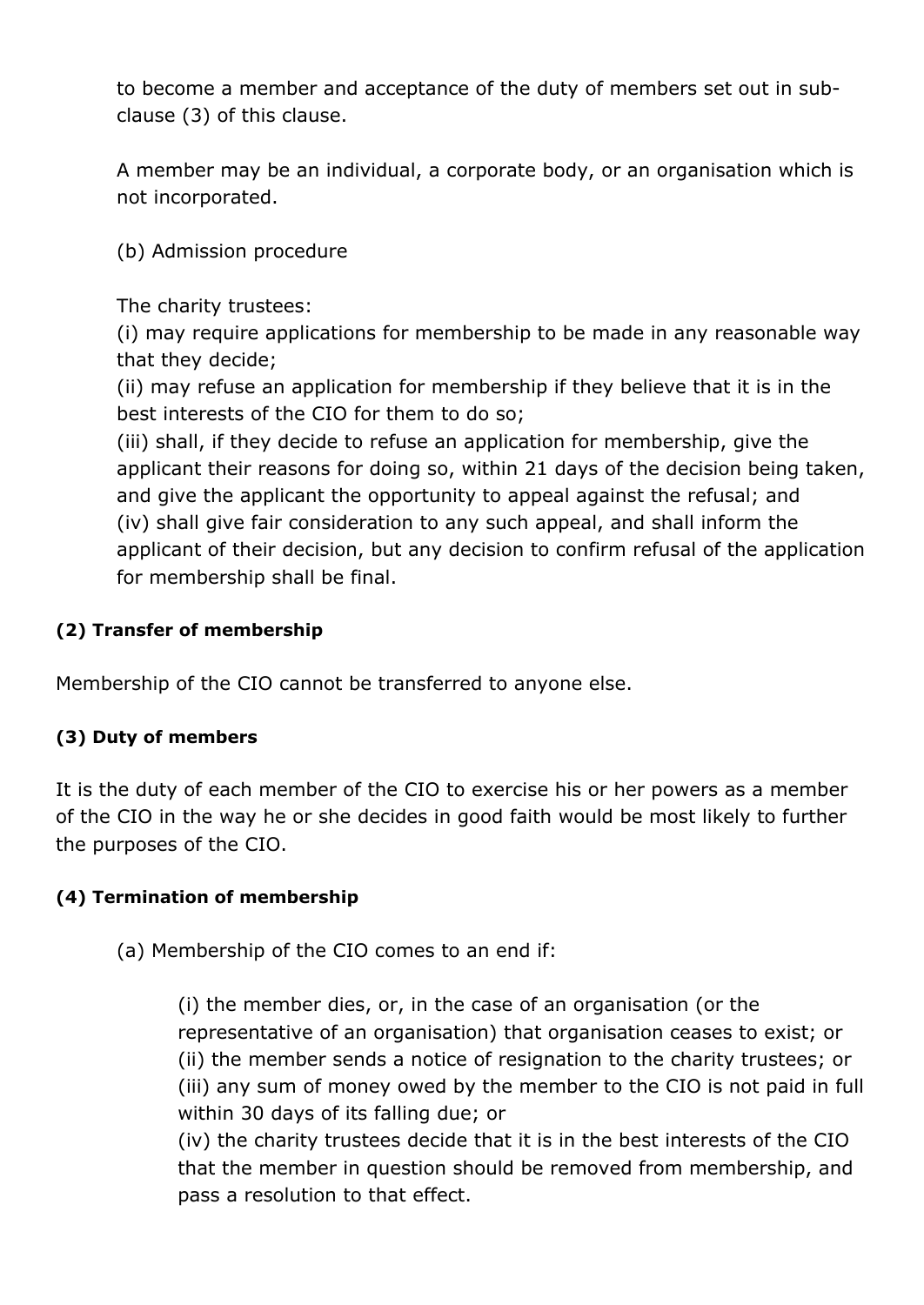(b) Before the charity trustees take any decision to remove someone from membership of the CIO they must:

(i) inform the member of the reasons why it is proposed to remove him, her or it from membership;

(ii) give the member at least 21 clear days notice in which to make representations to the charity trustees as to why he, she or it should not be removed from membership;

(iii) at a duly constituted meeting of the charity trustees, consider whether or not the member should be removed from membership; (iv) consider at that meeting any representations which the member makes as to why the member should not be removed; and (V). (v) allow the member, or the member's representative, to make those

representations in person at that meeting, if the member so chooses.

### **(5) Membership fees**

- a. The CIO requires members to pay reasonable membership fees to the CIO and to England Squash as appropriate.
- b. Only organisations and individuals who are appropriately affiliated to both ES and WSRA can take part in events organised by the WSRA.
- c. Team Subscriptions shall be determined from time to time by its Board of Directors and published as a Byelaw of the Association.
- d. Members shall pay to WSRA any league fees and levies set by the WSRA as determined at the Annual General Meeting of the WSRA.
- e. Any fees due to WSRA shall be paid by 1st August if related to winter league activity and by 1st April for summer league. If league fees and or levies remain unpaid three months after the due date, the member, at the discretion of the committee, may immediately be suspended and forfeit all rights within the WSRA until such fees are paid.
- f. Any organisation or individual wishing to return from suspension will be responsible for payment of any outstanding liabilities incurred earlier and remaining unpaid.

# **10. Members' decisions**

### (1) General provisions

Except for those decisions that must be taken in a particular way as indicated in subclause (4) of this clause, decisions of the members of the CIO may be taken either by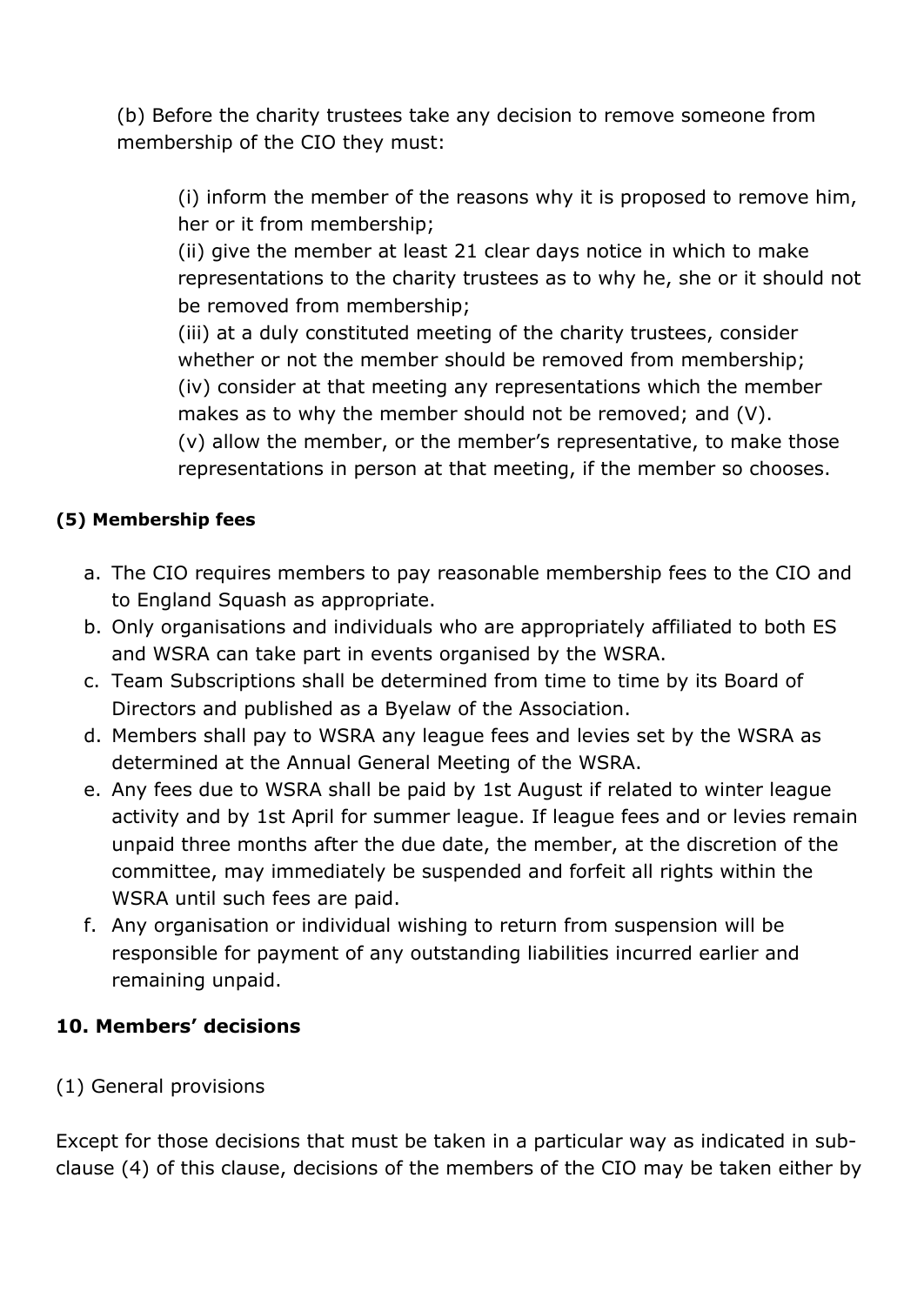vote at a general meeting as provided in sub-clause (2) of this clause or by written resolution as provided in sub-clause (3) of this clause.

(2) Taking ordinary decisions by vote

Subject to sub-clause (4) of this clause, any decision of the members of the CIO may be taken by means of a resolution at a general meeting. Such a resolution may be passed by a simple majority of votes cast at the meeting.

(3) Taking ordinary decisions by written resolution without a general meeting

(a) Subject to sub-clause (4) of this clause, a resolution in writing agreed by a simple majority of all the members who would have been entitled to vote upon it had it been proposed at a general meeting shall be effective, provided that:

(i) a copy of the proposed resolution has been sent to all the members eligible to vote; and

(ii) a simple majority of members has signified its agreement to the resolution in a document or documents which are received at the principal office within the period of 28 days beginning with the circulation date. The document signifying a member's agreement must be authenticated by their signature (or in the case of an organisation which is a member, by execution according to its usual procedure), by a statement of their identity accompanying the document, or in such other manner as the CIO has specified.

(b) The resolution in writing may comprise several copies to which one or more members has signified their agreement.

(c) Eligibility to vote on the resolution is limited to members who are members of the CIO on the date when the proposal is first circulated in accordance with paragraph (a) above.

(d) Not less than 10% of the members of the CIO may request the charity trustees to make a proposal for decision by the members.

(e) The charity trustees must within 21 days of receiving such a request comply with it if:

(i) The proposal is not frivolous or vexatious, and does not involve the publication of defamatory material;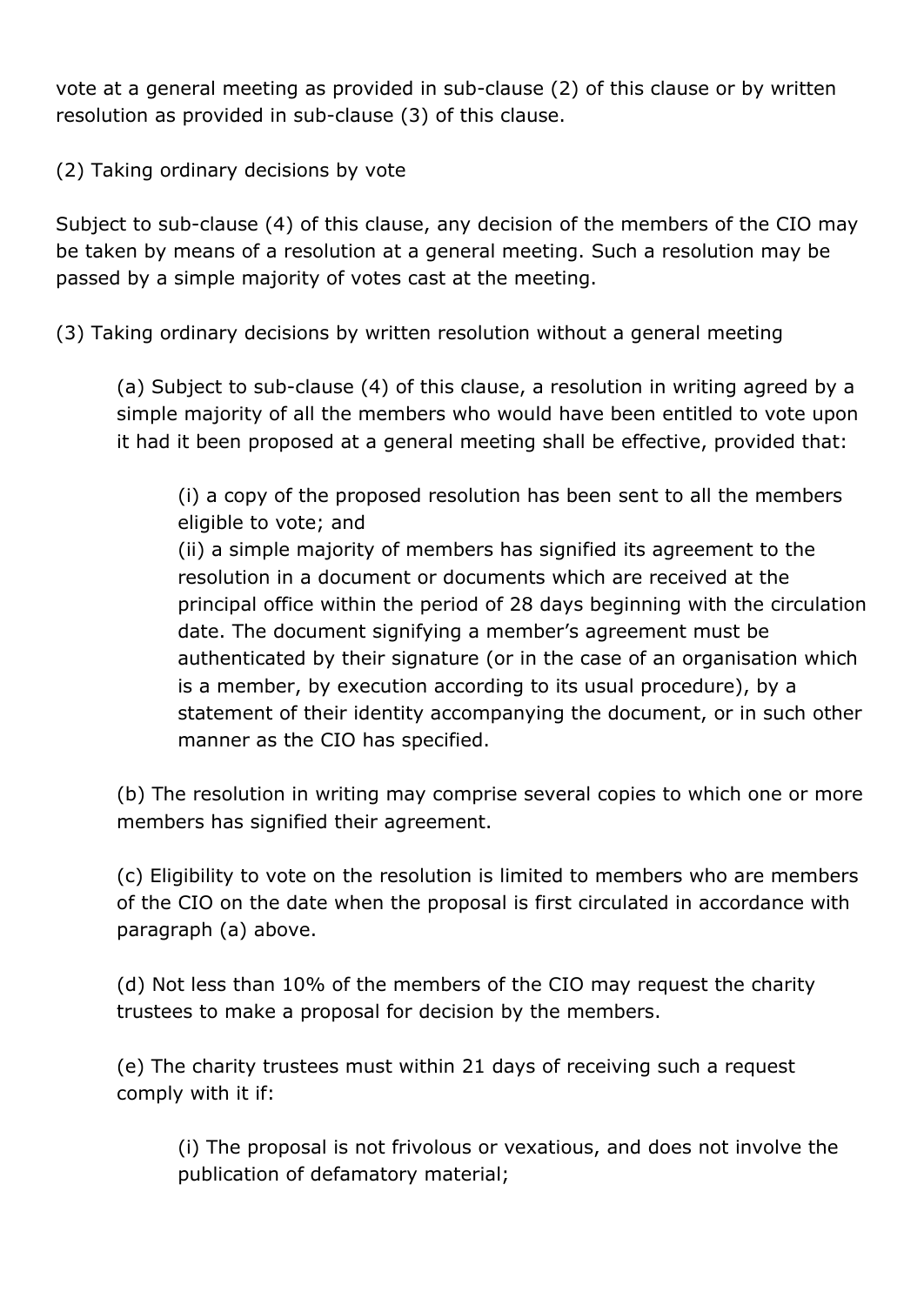(ii) The proposal is stated with sufficient clarity to enable effect to be given to it if it is agreed by the members; and (iii) Effect can lawfully be given to the proposal if it is so agreed.

(f) Sub-clauses (a) to (c) of this clause apply to a proposal made at the request of members.

(4) Decisions that must be taken in a particular way

(a) Any decision to remove a trustee must be taken in accordance with clause (15.2).

(b) Any decision to amend this constitution must be taken in accordance with clause 28 of this constitution (Amendment of Constitution).

(c) Any decision to wind up or dissolve the CIO must be taken in accordance with clause 29 of this constitution (Voluntary winding up or dissolution). Any decision to amalgamate or transfer the undertaking of the CIO to one or more other CIOs must be taken in accordance with the provisions of the Charities Act 2011.

### **11. General meetings of members**

(1) Types of general meeting

There must be an annual general meeting (AGM) of the members of the CIO. The first AGM must be held within 18 months of the registration of the CIO, and subsequent AGMs must be held at intervals of not more than 15 months. The AGM must receive the annual statement of accounts (*duly audited or examined where applicable)* and the trustees' annual report and must elect trustees as required under clause 13.

- (i) Other general meetings of the members of the CIO may be held at any time.
- (ii) All general meetings must be held in accordance with the following provisions.
- (2) Calling general meetings
	- (a) The charity trustees:

(i) must call the annual general meeting of the members of the CIO in accordance with sub-clause of this clause, and identify it as such in the notice of the meeting; and

(ii) may call any other general meeting of the members at any time.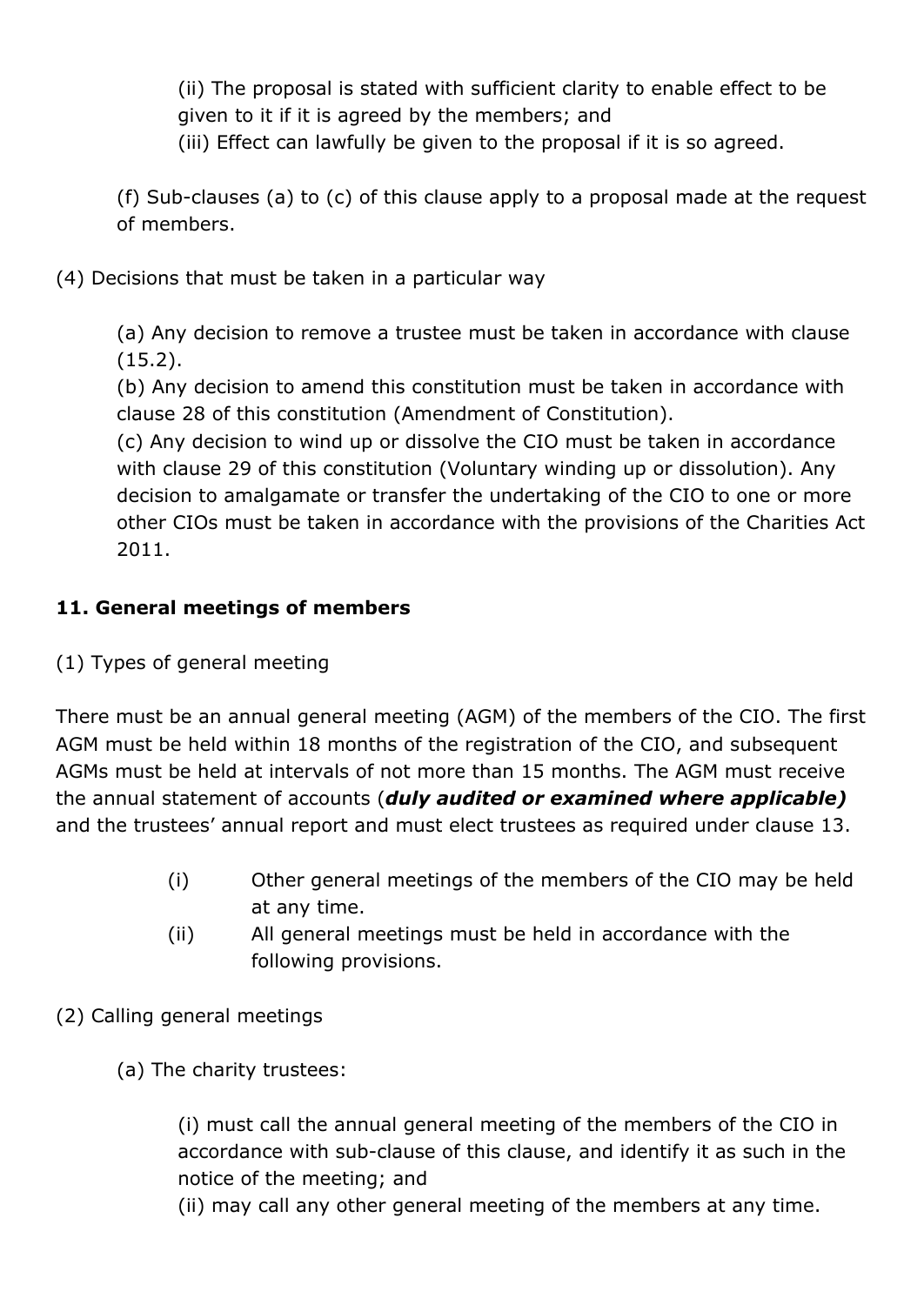(b) The charity trustees must, within 21 days, call a general meeting of the members of the CIO if:

 (i) they receive a request to do so from at least 10% of the members of the CIO; and

(ii) the request states the general nature of the business to be dealt with at the meeting and is authenticated by the member(s) making the request.

(c) If, at the time of any such request, there has not been any general meeting of the members of the CIO for more than 12 months, then sub-clause (b)(i) of this clause shall have effect as if 5% were substituted for 10%.

(d) Any such request may include particulars of a resolution that may properly be proposed, and is intended to be proposed, at the meeting.

(e) A resolution may only properly be proposed if it is lawful, and is not defamatory, frivolous or vexatious.

(f) Any general meeting called by the charity trustees at the request of the members of the CIO must be held within 28 days from the date on which it is called.

(g) If the charity trustees fail to comply with this obligation to call a general meeting at the request of its members, then the members who requested the meeting may themselves call a general meeting.

(h) A general meeting called in this way must be held not more than 3 months after the date when the members first requested the meeting.

(i) The CIO must reimburse any reasonable expenses incurred by the members calling a general meeting by reason of the failure of the charity trustees to duly call the meeting, but the CIO shall be entitled to be indemnified by the charity trustees who were responsible for such failure.

(3) Notice of general meetings

(a) The charity trustees, or, as the case may be, the relevant members of the CIO, must give at least 21 clear days notice of any general meeting to all of the members, and to any charity trustee of the CIO who is not a member.

(b) If it is agreed by not less than 90% of all members of the CIO, any resolution may be proposed and passed at the meeting even though the requirements of sub-clause (3) (a) of this clause have not been met. This subclause does not apply where a specified period of notice is strictly required by another clause in this constitution, by the Charities Act 2011 or by the General Regulations.

(c) The notice of any general meeting must: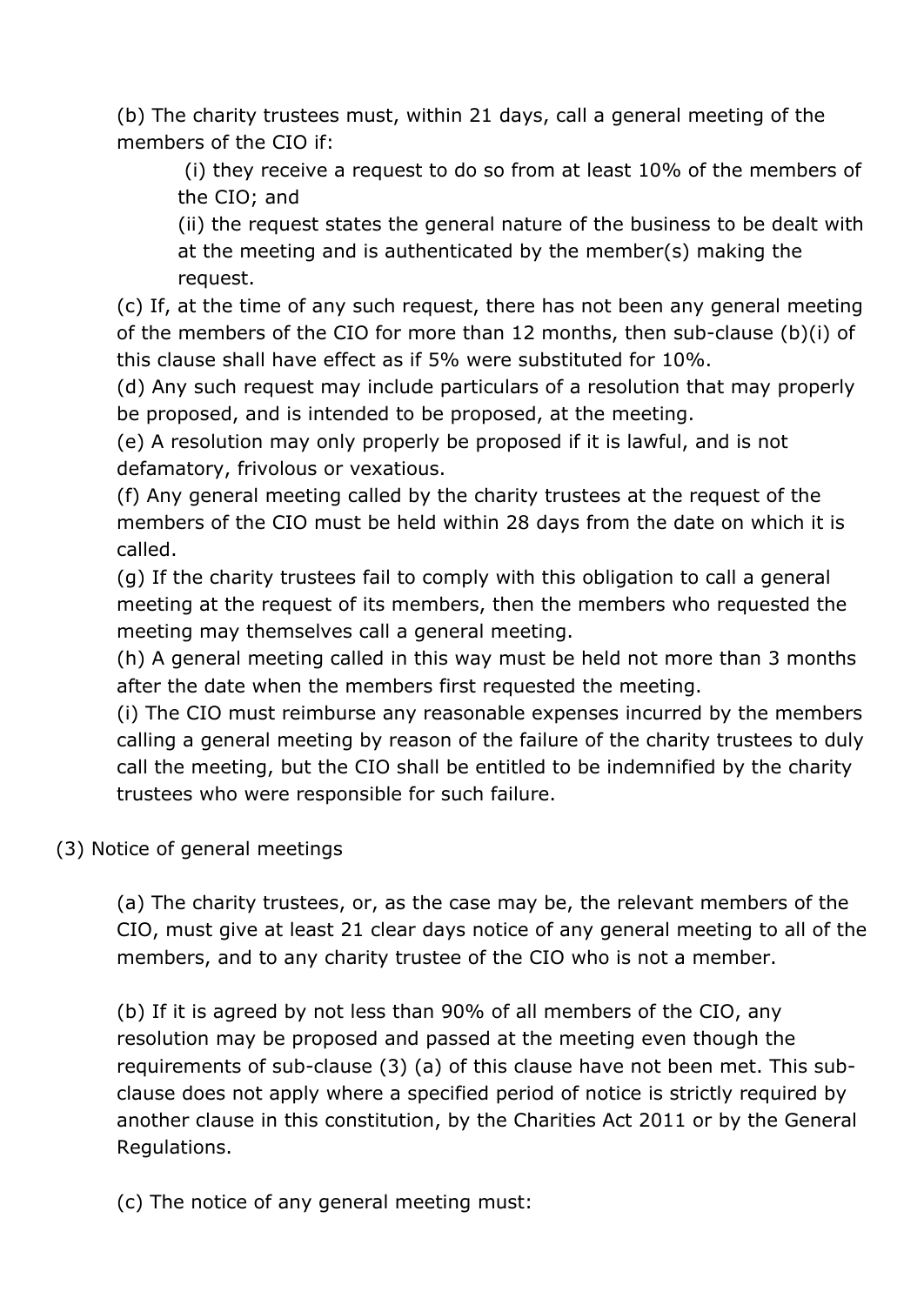(i) state the time and date of the meeting:

(ii) give the address at which the meeting is to take place;

(iii) give particulars of any resolution which is to be moved at the meeting, and of the general nature any other business to be dealt with at the meeting; and

(iv) if a proposal to alter the constitution of the CIO is to be considered at the meeting, include the text of the proposed alteration;

(v) include, with the notice for the AGM, the annual statement of accounts and trustees' annual report, details of persons standing for election or re-election as trustee, or where allowed under clause 22 (Use of electronic communication), details of where the information may be found on the CIO's website.

(d) Proof that an envelope containing a notice was properly addressed, prepaid and posted; or that an electronic form of notice was properly addressed and sent, shall be conclusive evidence that the notice was given. Notice shall be deemed to be given 48 hours after it was posted or sent.

(e) The proceedings of a meeting shall not be invalidated because a member who was entitled to receive notice of the meeting did not receive it because of accidental omission by the CIO.

(4) Chairing of general meetings

The person nominated as chair by the charity trustees under clause 19 (2) (Chairing of meetings), shall, if present at the general meeting and willing to act, preside as chair of the meeting. Subject to that, the members of the CIO who are present at a general meeting shall elect a chair to preside at the meeting.

# (5) *Quorum at general meetings*

(a) No business may be transacted at any general meeting of the members of the CIO unless a quorum is present when the meeting starts. A quorum is three (3) committee members that must include 2 from - chair, secretary and treasurer.

(b) Subject to the following provisions, the quorum for general meetings (AGM) shall be seven (7) representatives (non-individual members). An organisation represented by a person present at the meeting in accordance with sub-clause (7) of this clause, is counted as being present in person.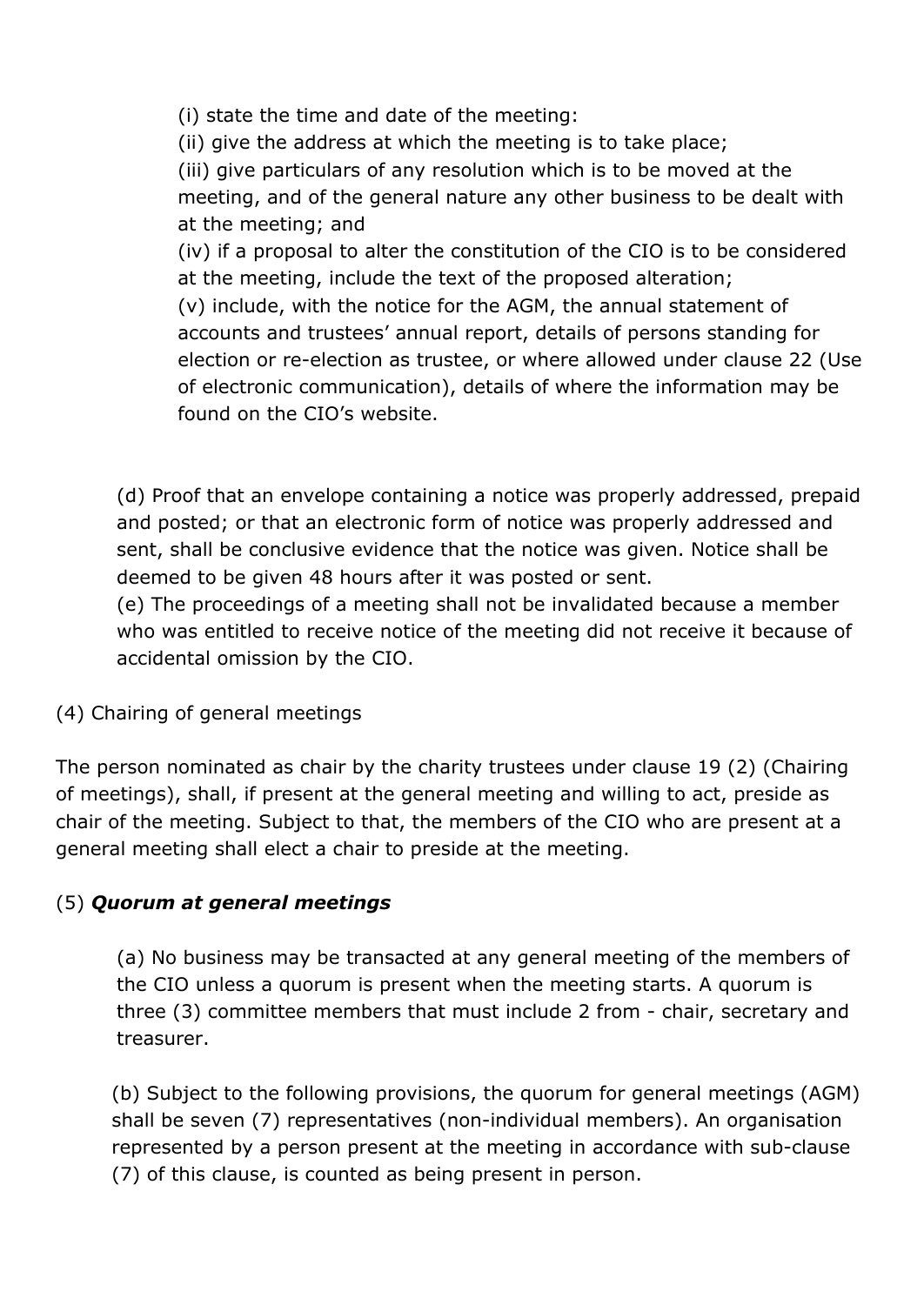(c) If the meeting has been called by or at the request of the members and a quorum is not present within 15 minutes of the starting time specified in the notice of the meeting, the meeting is closed.

(d) If the meeting has been called in any other way and a quorum is not present within 15 minutes of the starting time specified in the notice of the meeting, the chair must adjourn the meeting. The date, time and place at which the meeting will resume must either be announced by the chair or be notified to the CIO's members at least seven clear days before the date on which it will resume.

(e) If a quorum is not present within 15 minutes of the start time of the adjourned meeting, the member or members present at the meeting constitute a quorum.

(f) If at any time during the meeting a quorum ceases to be present, the meeting may discuss issues and make recommendations to the trustees but may not make any decisions. If decisions are required which must be made by a meeting of the members, the meeting must be adjourned.

(6) Voting at general meetings

Any decision other than one falling within clause 10(4) (Decisions that must be taken in a particular way) shall be taken by a simple majority of votes cast at the meeting. Every individual member and representative of a non-individual member has one vote.

(b) A resolution put to the vote of a meeting shall be decided on a show of hands, unless (before or on the declaration of the result of the show of hands) a poll is duly demanded. A poll may be demanded by the chair or by at least 10% of the members present in person.

(c) A poll demanded on the election of a person to chair the meeting or on a question of adjournment must be taken immediately. A poll on any other matter shall be taken, and the result of the poll shall be announced, in such manner as the chair of the meeting shall decide, provided that the poll must be taken, and the result of the poll announced, within 30 days of the demand for the poll.

- (d) A poll may be taken:
	- (i) at the meeting at which it was demanded; or
	- (ii) at some other time and place specified by the chair; or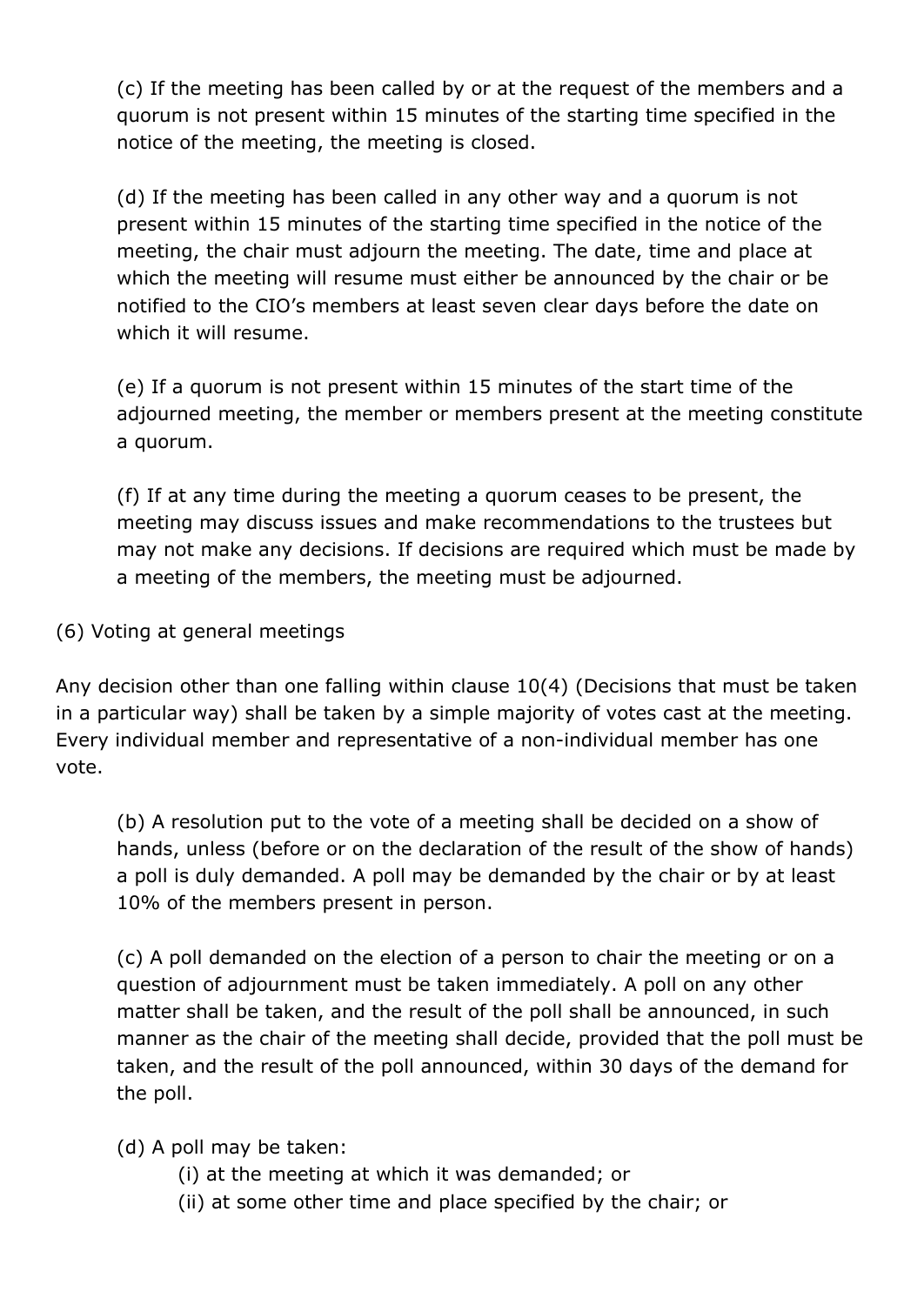(iii) through the use of postal or electronic communications. (e) In the event of an equality of votes, whether on a show of hands or on a poll, the chair of the meeting shall have a second, or casting vote. (f) Any objection to the qualification of any voter must be raised at the meeting at which the vote is cast and the decision of the chair of the meeting shall be final.

(7) Representation of organisations and corporate members

An organisation or a corporate body that is a member of the CIO may, in accordance with its usual decision-making process, authorise persons to act as its representatives at any general meeting of the CIO.

The representative is entitled to exercise the same powers on behalf of the organisation or corporate body as the organisation or corporate body could exercise as an individual member of the CIO.

(8) Adjournment of meetings

The chair may with the consent of a meeting at which a quorum is present (and shall if so directed by the meeting) adjourn the meeting to another time and/or place. No business may be transacted at an adjourned meeting except business which could properly have been transacted at the original meeting.

### **12. Charity trustees**

#### (1) Functions and duties of charity trustees

The charity trustees shall manage the affairs of the CIO and may for that purpose exercise all the powers of the CIO. It is the duty of each charity trustee:

(a) to exercise his or her powers and to perform his or her functions as a trustee of the CIO in the way he or she decides in good faith would be most likely to further the purposes of the CIO; and

(b) to exercise, in the performance of those functions, such care and skill as is reasonable in the circumstances having regard in particular to:

(i) any special knowledge or experience that he or she has or holds himself or herself out as having; and

(ii) if he or she acts as a charity trustee of the CIO in the course of a business or profession, to any special knowledge or experience that it is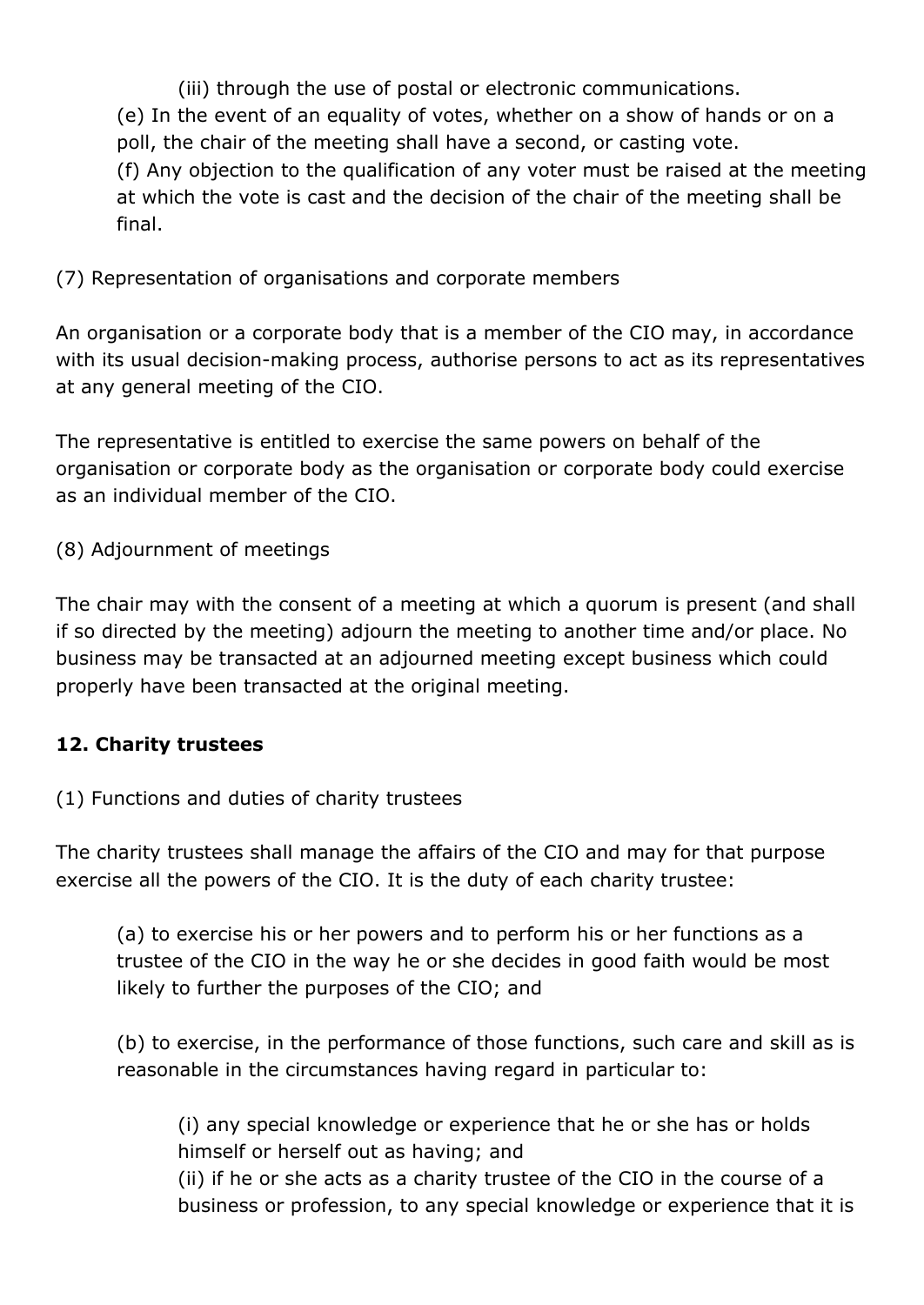reasonable to expect of a person acting in the course of that kind of business or profession.

- (2) Eligibility for trusteeship
	- (a) Every charity trustee must be a natural person.
	- (b) No one may be appointed as a charity trustee:
		- (i) if he or she is under the age of 16 years; or
		- (ii) if he or she would automatically cease to hold office under the provisions of clause 15(1)(f).

(c) No one is entitled to act as a charity trustee whether on appointment or on any re-appointment until he or she has expressly acknowledged, in whatever way the charity trustees decide, his or her acceptance of the office of charity trustee.

(d) At least one of the trustees of the CIO must be 18 years of age or over. If there is no trustee aged at least 18 years, the remaining trustee or trustees may act only to call a meeting of the charity trustees, or appoint a new charity trustee.

(3) Number of charity trustees

(a) There must be at least three charity trustees. If the number falls below this minimum, the remaining trustee or trustees may act only to call a meeting of the charity trustees, or appoint a new charity trustee.

(b) The maximum number of charity trustees is six. The charity trustees may not appoint any charity trustee if as a result the number of charity trustees would exceed the maximum.

# **(4) First charity trustees**

The first charity trustees of the CIO are:

John Jeffrey Nick Hartley Mike Hyland Ben Taylor Neil Marshman Dean Watkins

# **13. Appointment of charity trustees**

(1) At the first annual general meeting of the members of the CIO all the charity trustees shall retire from office;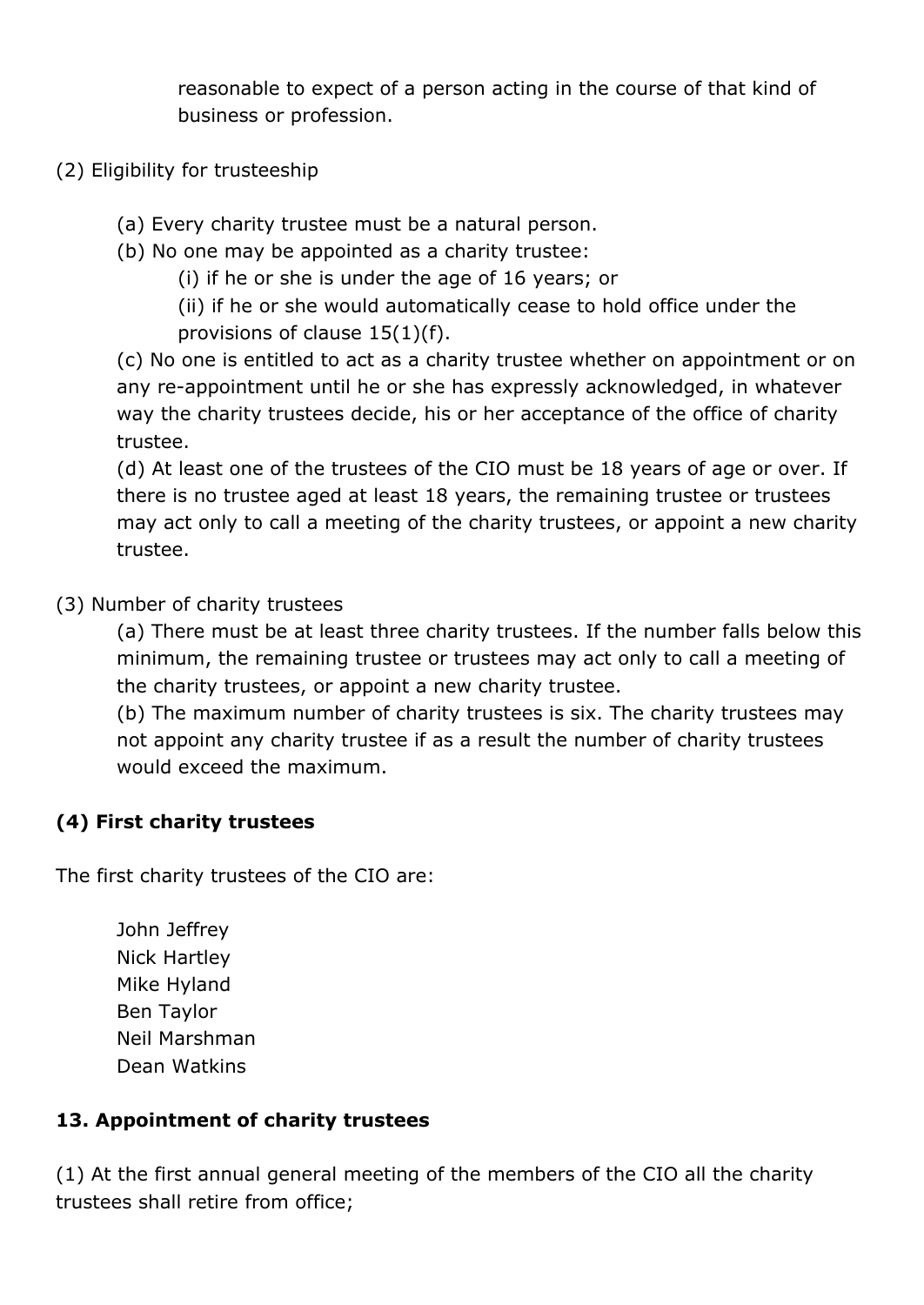(2) At every subsequent annual general meeting of the members of the CIO, onethird of the charity trustees shall retire from office. If the number of charity trustees is not three or a multiple of three, then the number nearest to one-third shall retire from office, but if there is only one charity trustee, he or she shall retire;

(3) The charity trustees to retire by rotation shall be those who have been longest in office since their last appointment or reappointment. If any trustees were last appointed or reappointed on the same day those to retire shall (unless they otherwise agree among themselves) be determined by lot;

(4) The vacancies so arising may be filled by the decision of the members at the annual general meeting; any vacancies not filled at the annual general meeting may be filled as provided in sub-clause (5) of this clause;

(5) The members or the charity trustees may at any time decide to appoint a new charity trustee, whether in place of a charity trustee who has retired or been removed in accordance with clause 15 (Retirement and removal of charity trustees), or as an additional charity trustee, provided that the limit specified in clause 12(3) on the number of charity trustees would not as a result be exceeded;

(6) A person so appointed by the members of the CIO shall retire in accordance with the provisions of sub-clauses (2) and (3) of this clause. A person so appointed by the charity trustees shall retire at the conclusion of the next annual general meeting after the date of his or her appointment, and shall not be counted for the purpose of determining which of the charity trustees is to retire by rotation at that meeting.

### **14. Information for new charity trustees**

The charity trustees will make available to each new charity trustee, on or before his or her first appointment:

(a) a copy of this constitution and any amendments made to it; and (b) a copy of the CIO's latest trustees' annual report and statement of accounts.

### **15. Retirement and removal of charity trustees**

(1) A charity trustee ceases to hold office if he or she: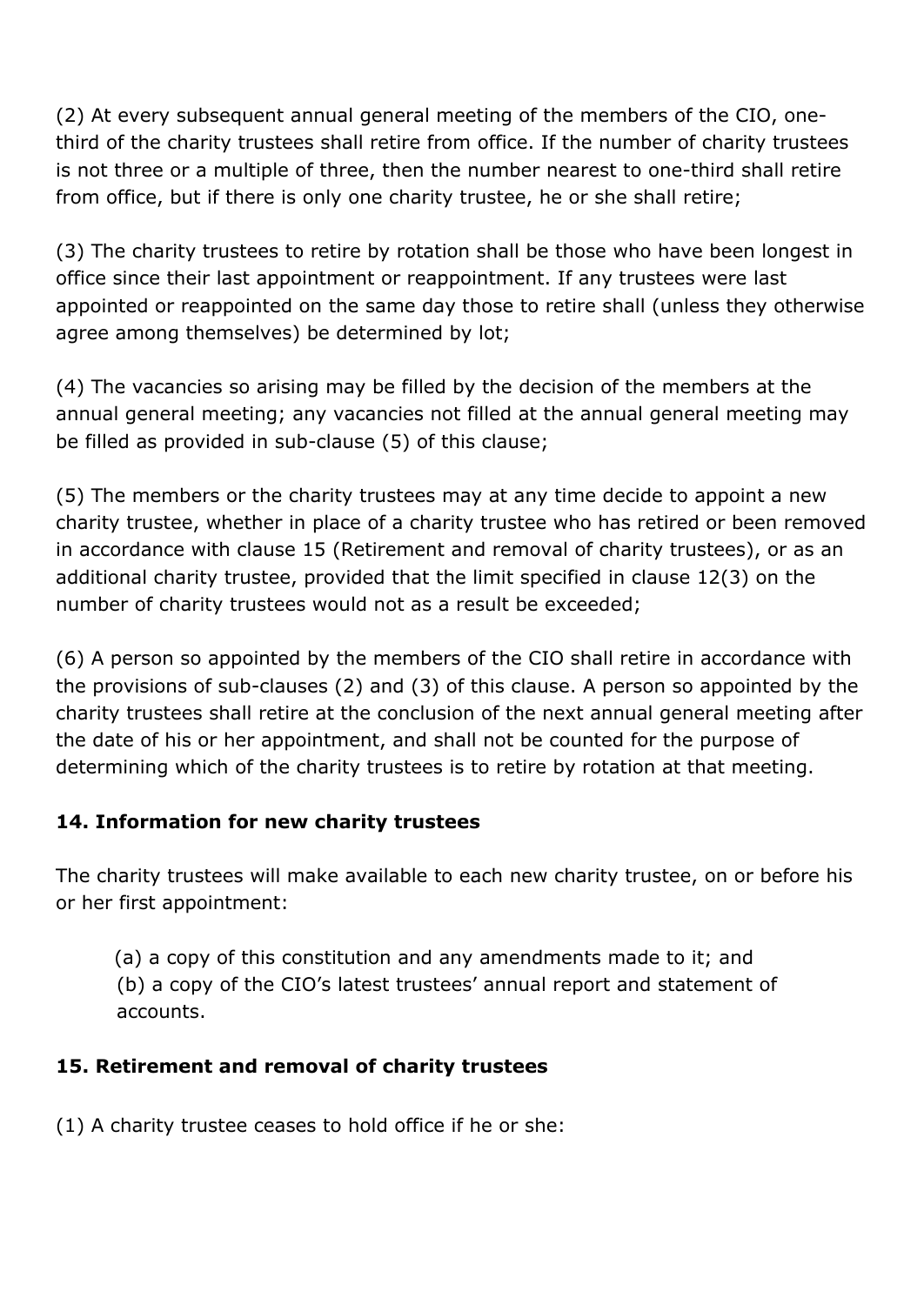(a) retires by notifying the CIO in writing (but only if enough charity trustees will remain in office when the notice of resignation takes effect to form a quorum for meetings);

(b) is absent without the permission of the charity trustees from all their meetings held within a period of six months and the trustees resolve that his or her office be vacated;

(c) dies;

(d) in the written opinion of a registered medical practitioner treating that person, has become physically or mentally incapable of acting as a trustee and may remain so for more than three months;

(e) is removed by the members of the CIO in accordance with sub-clause (2) of this clause; or

(f) is disqualified from acting as a charity trustee by virtue of section 178-180 of the Charities Act 2011 (or any statutory re-enactment or modification of that provision).

(2) A charity trustee shall be removed from office if a resolution to remove that trustee is proposed at a general meeting of the members called for that purpose and properly convened in accordance with clause 11, and the resolution is passed by a two-thirds majority of votes cast at the meeting.

(3) A resolution to remove a charity trustee in accordance with this clause shall not take effect unless the individual concerned has been given at least 14 clear days' notice in writing that the resolution is to be proposed, specifying the circumstances alleged to justify removal from office, and has been given a reasonable opportunity of making oral and/or written representations to the members of the CIO.

# **16. Reappointment of charity trustees**

Any person who retires as a charity trustee by rotation or by giving notice to the CIO is eligible for reappointment.

# **17. Taking of decisions by charity trustees**

Any decision may be taken either:

(a) at a meeting of the charity trustees; or

(b) by resolution in writing or electronic form agreed by all of the charity trustees, which may comprise either a single document or several documents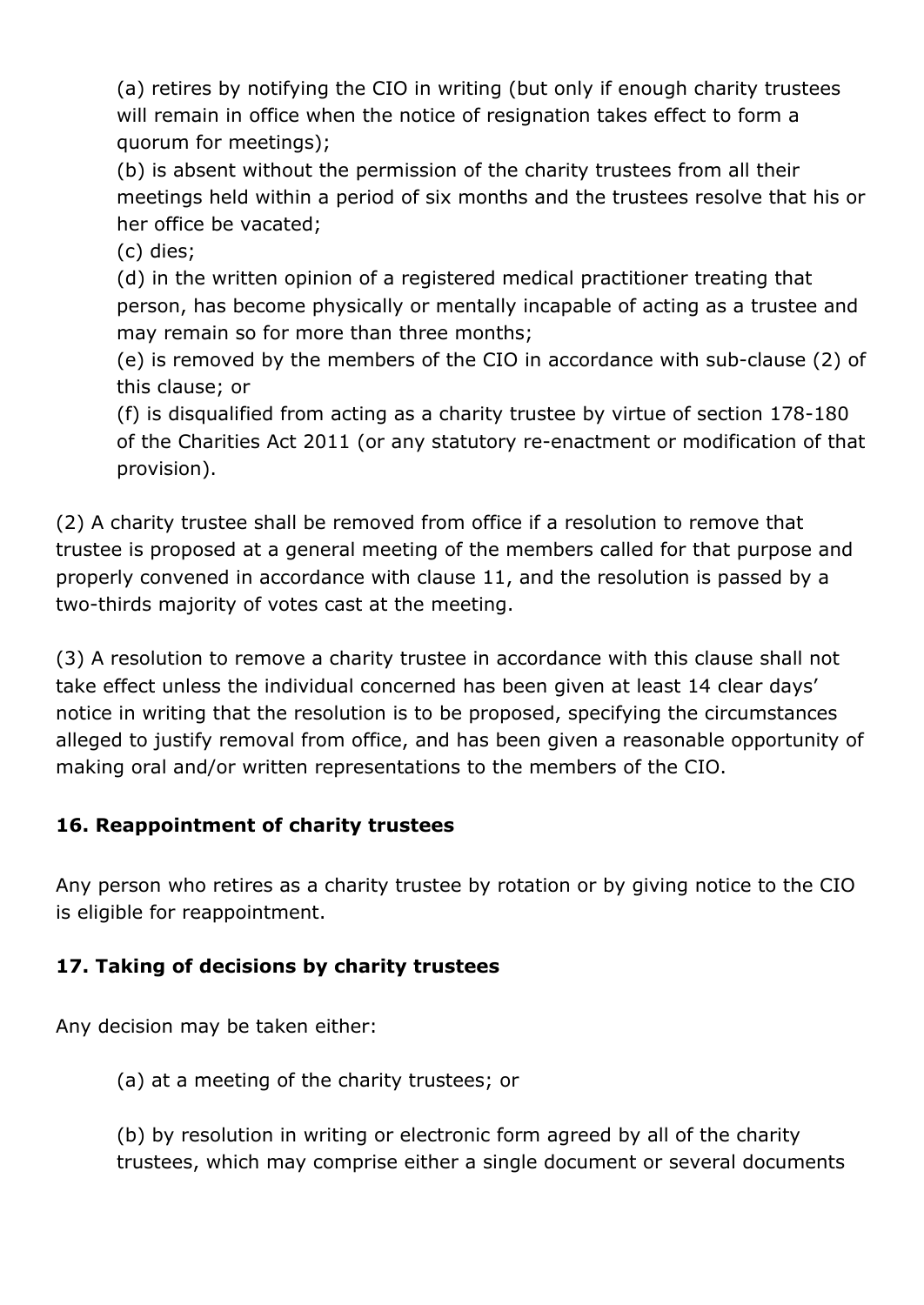containing the text of the resolution in like form to each of which one or more charity trustees has signified their agreement.

#### **18. Delegation by charity trustees**

(1) The charity trustees may delegate any of their powers or functions to a committee or committees, and, if they do, they must determine the terms and conditions on which the delegation is made. The charity trustees may at any time alter those terms and conditions, or revoke the delegation.

(2) This power is in addition to the power of delegation in the General Regulations and any other power of delegation available to the charity trustees, but is subject to the following requirements -

(a) a committee may consist of two or more persons, but at least one member of each committee must be a charity trustee;

(b) the acts and proceedings of any committee must be brought to the attention of the charity trustees as a whole as soon as is reasonably practicable; and

(c) the charity trustees shall from time to time review the arrangements which they have made for the delegation of their powers.

#### **19. Meetings and proceedings of charity trustees**

#### **(1) Calling meetings**

(a) Any charity trustee may call a meeting of the charity trustees.

(b) Subject to that, the charity trustees shall decide how their meetings are to be called, and what notice is required.

### **(2) Chairing of meetings**

The charity trustees may appoint one of their number to chair their meetings and may at any time revoke such appointment. If no-one has been so appointed, or if the person appointed is unwilling to preside or is not present within 10 minutes after the time of the meeting, the charity trustees present may appoint one of their number to chair that meeting.

### **(3) Procedure at meetings**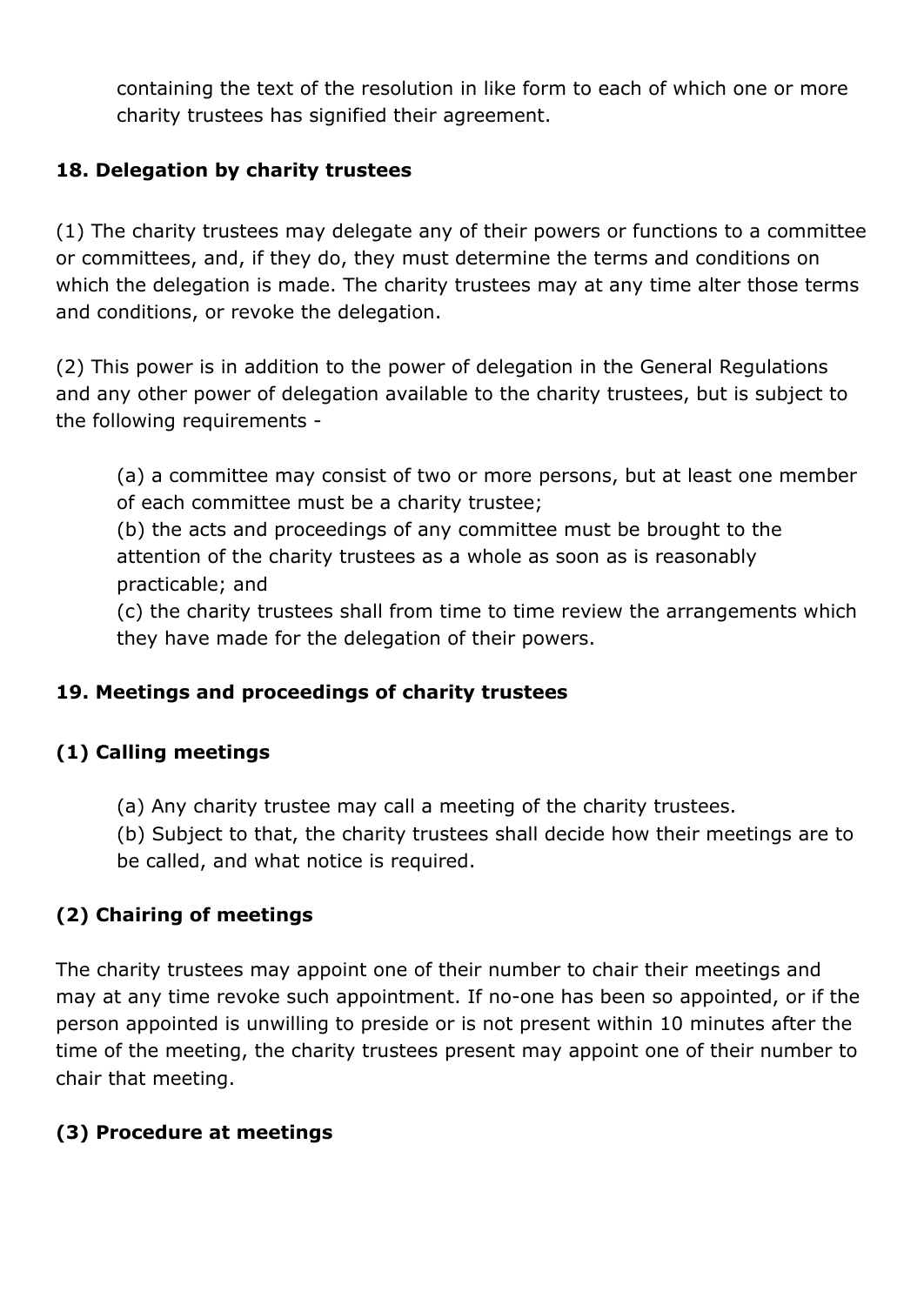(a) No decision shall be taken at a meeting unless a quorum is present at the time when the decision is taken. The quorum is three charity trustees, or the number nearest to one third of the total number of charity trustees, whichever is greater, or such larger number as the charity trustees may decide from time to time. A charity trustee shall not be counted in the quorum present when any decision is made about a matter upon which he or she is not entitled to vote.

(b) Questions arising at a meeting shall be decided by a majority of those eligible to vote.

(c) In the case of an equality of votes, the chair shall have a second, or casting vote.

## **(4) Participation in meetings by electronic means**

(a) A meeting may be held by suitable electronic means agreed by the charity trustees in which each participant may communicate with all the other participants.

(b) Any charity trustee participating at a meeting by suitable electronic means agreed by the charity trustees in which a participant or participants may communicate with all the other participants shall qualify as being present at the meeting.

(c) Meetings held by electronic means must comply with rules for meetings, including chairing and the taking of minutes.

### **20. Saving provisions**

(1) Subject to sub-clause (2) of this clause, all decisions of the charity trustees, or of a committee of charity trustees, shall be valid notwithstanding the participation in any vote of a charity trustee:

(a) who was disqualified from holding office;

(b) who had previously retired or who had been obliged by the constitution to vacate office;

(c) who was not entitled to vote on the matter, whether by reason of a conflict of interest or otherwise; if, without the vote of that charity trustee and that charity trustee being counted in the quorum, the decision has been made by a majority of the charity trustees at a quorate meeting.

(2) Sub-clause (1) of this clause does not permit a charity trustee to keep any benefit that may be conferred upon him or her by a resolution of the charity trustees or of a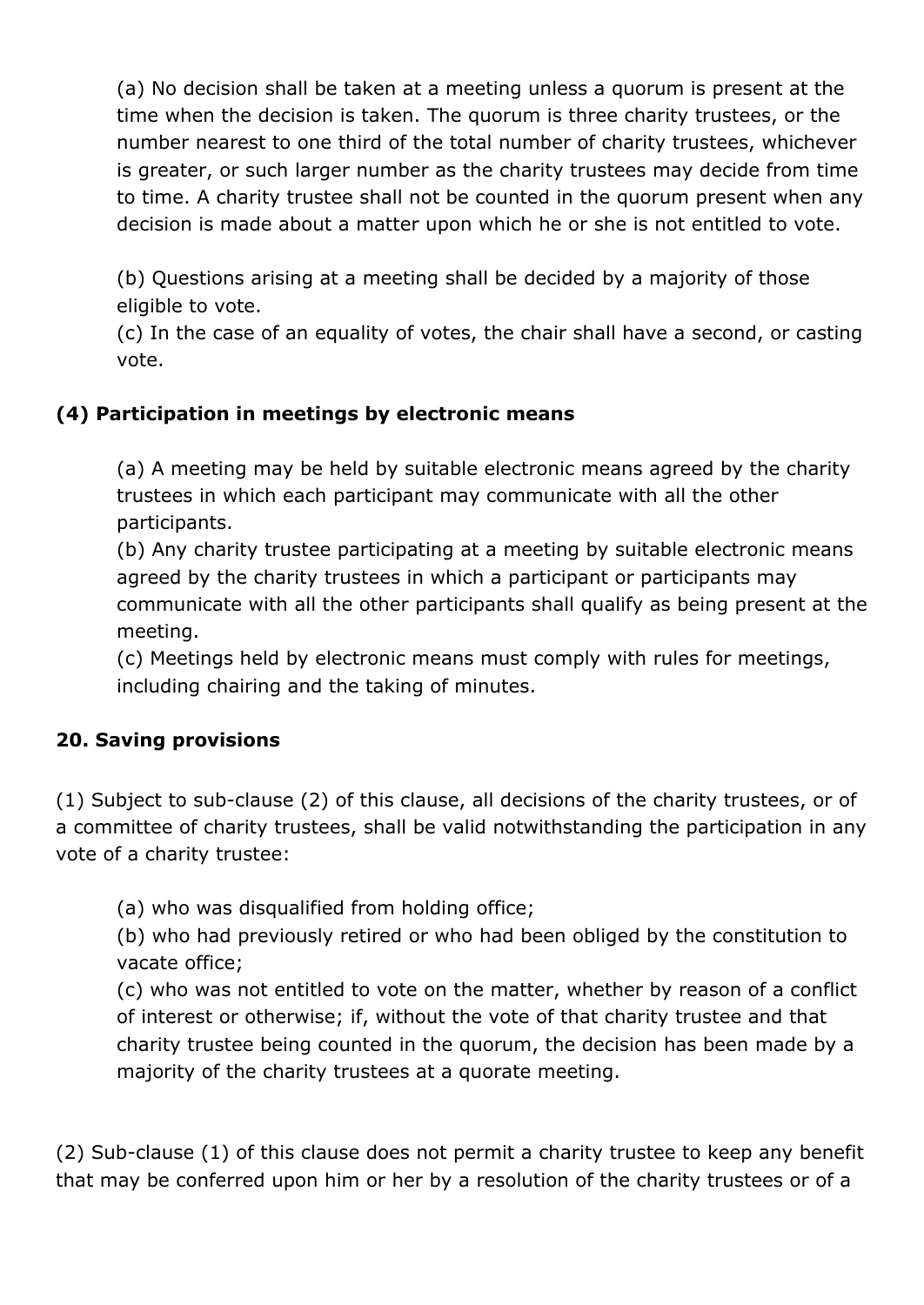committee of charity trustees if, but for clause (1), the resolution would have been void, or if the charity trustee has not complied with clause 7 (Conflicts of interest).

# **21. Execution of documents**

(1) The CIO shall execute documents either by signature or by affixing its seal (if it has one).

(2) A document is validly executed by signature if it is signed by at least two of the charity trustees.

(3) If the CIO has a seal:

(a) it must comply with the provisions of the General Regulations; and (b) it must only be used by the authority of the charity trustees or of a committee of charity trustees duly authorised by the charity trustees. The charity trustees may determine who shall sign any document to which the seal is affixed and unless otherwise determined it shall be signed by two charity trustees.

#### **22. Use of electronic communications**

#### **(1) General**

The CIO will comply with the requirements of the Communications Provisions in the General Regulations and in particular:

(a) the requirement to provide within 21 days to any member on request a hard copy of any document or information sent to the member otherwise than in hard copy form;

(b) any requirements to provide information to the Commission in a particular form or manner.

# **(2) To the CIO**

Any member or charity trustee of the CIO may communicate electronically with the CIO to an address specified by the CIO for the purpose, so long as the communication is authenticated in a manner which is satisfactory to the CIO.

# **(3) By the CIO**

(a) Any member or charity trustee of the CIO, by providing the CIO with his or her email address or similar, is taken to have agreed to receive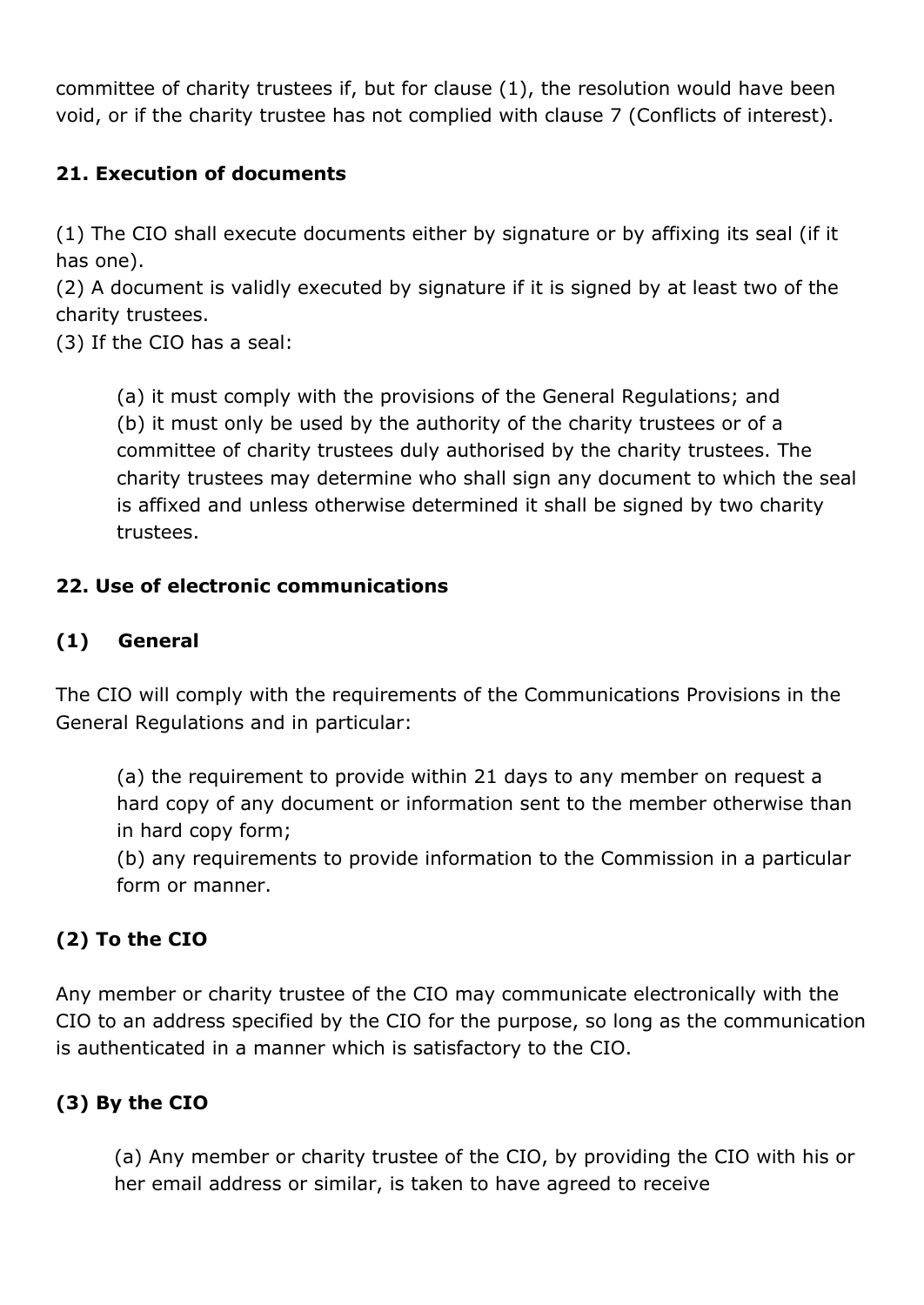communications from the CIO in electronic form at that address, unless the member has indicated to the CIO his or her unwillingness to receive such communications in that form.

(b) The charity trustees may, subject to compliance with any legal requirements, by means of publication on its website –

(i) provide the members with the notice referred to in clause 11(3) (Notice of general meetings);

(ii) give charity trustees notice of their meetings in accordance with clause 19(1) (Calling meetings); and

(iii) submit any proposal to the members or charity trustees for decision by written resolution or postal vote in accordance with the CIO's powers under clause 10 (Members' decisions), 10(3) (Decisions taken by resolution in writing).

(c) The charity trustees must:

(i) take reasonable steps to ensure that members and charity trustees are promptly notified of the publication of any such notice or proposal; (ii) send any such notice or proposal in hard copy form to any member or charity trustee who has not consented to receive communications in electronic form.

### **23. Keeping of Registers**

The CIO must comply with its obligations under the General Regulations in relation to the keeping of, and provision of access to, registers of its members and charity trustees.

### **24. Minutes**

The charity trustees must keep minutes of all:

- (1) appointments of officers made by the charity trustees;
- (2) proceedings at general meetings of the CIO;
- (3) meetings of the charity trustees and committees of charity trustees including:
	- (a) the names of the trustees present at the meeting;
	- (b) the decisions made at the meetings; and
	- (c) where appropriate the reasons for the decisions;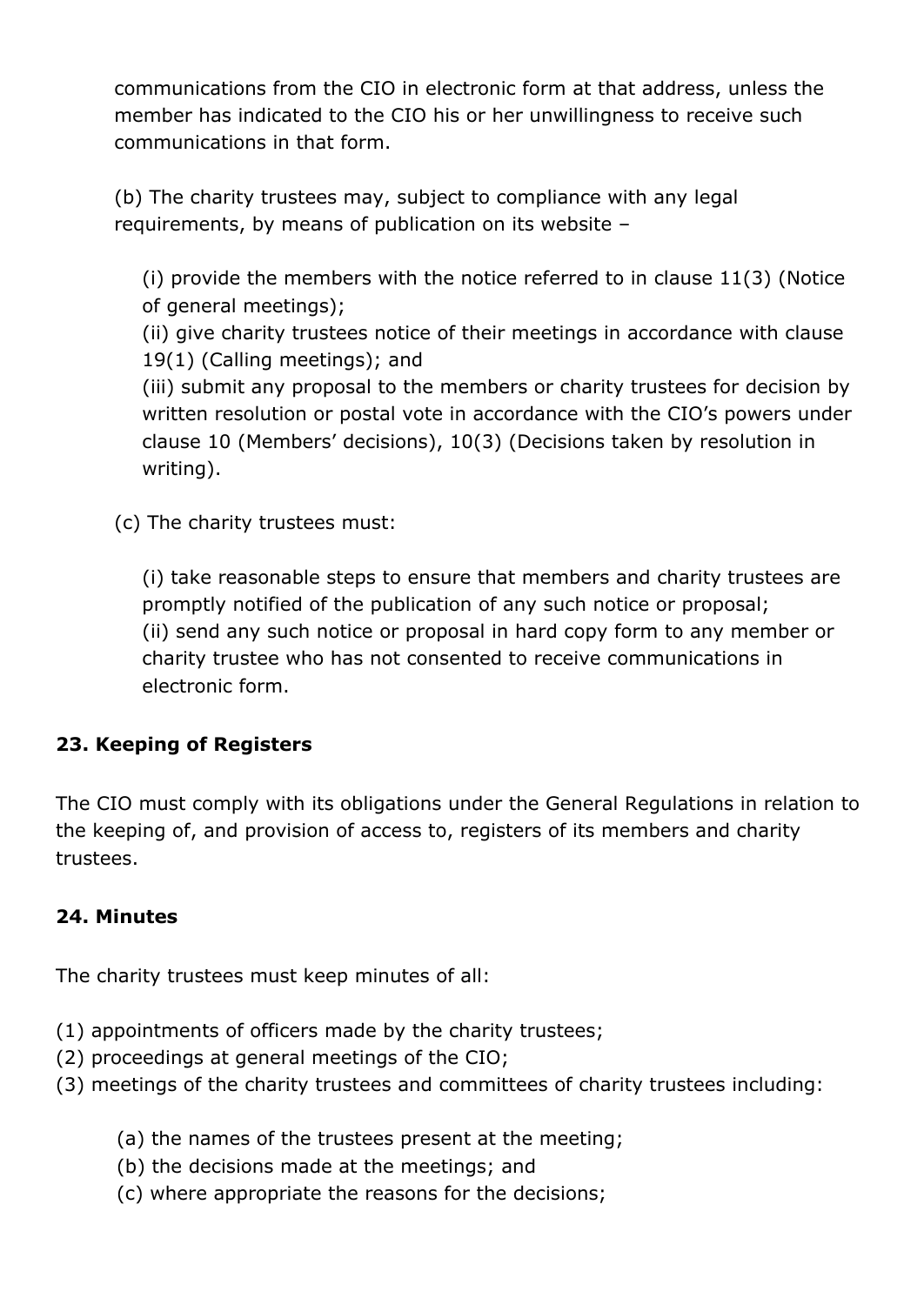(4) decisions made by the charity trustees otherwise than in meetings.

# **25. Accounting records, accounts, annual reports and returns, register maintenance**

(1) The charity trustees must comply with the requirements of the Charities Act 2011 with regard to the keeping of accounting records, to the preparation and scrutiny of statements of accounts, and to the preparation of annual reports and returns. The statements of accounts, reports and returns must be sent to the Charity Commission, regardless of the income of the CIO, within 10 months of the financial year end.

(2) The charity trustees must comply with their obligation to inform the Commission within 28 days of any change in the particulars of the CIO entered on the Central Register of Charities.

### **26. Rules**

The charity trustees may from time to time make such reasonable and proper rules or bye laws as they may deem necessary or expedient for the proper conduct and management of the CIO, but such rules or bye laws must not be inconsistent with any provision of this constitution. Copies of any such rules or bye laws currently in force must be made available to any member of the CIO on request.

### **27. Disputes**

If a dispute arises between members of the CIO about the validity or propriety of anything done by the members under this constitution, and the dispute cannot be resolved by agreement, the parties to the dispute must first try in good faith to settle the dispute by mediation before resorting to litigation.

### **28. Amendment of constitution**

As provided by clauses 224-227 of the Charities Act 2011:

(1) This constitution can only be amended:

(a) by resolution agreed in writing by all members of the CIO; or (b) by a resolution passed by a 75% majority of votes cast at a general meeting of the members of the CIO.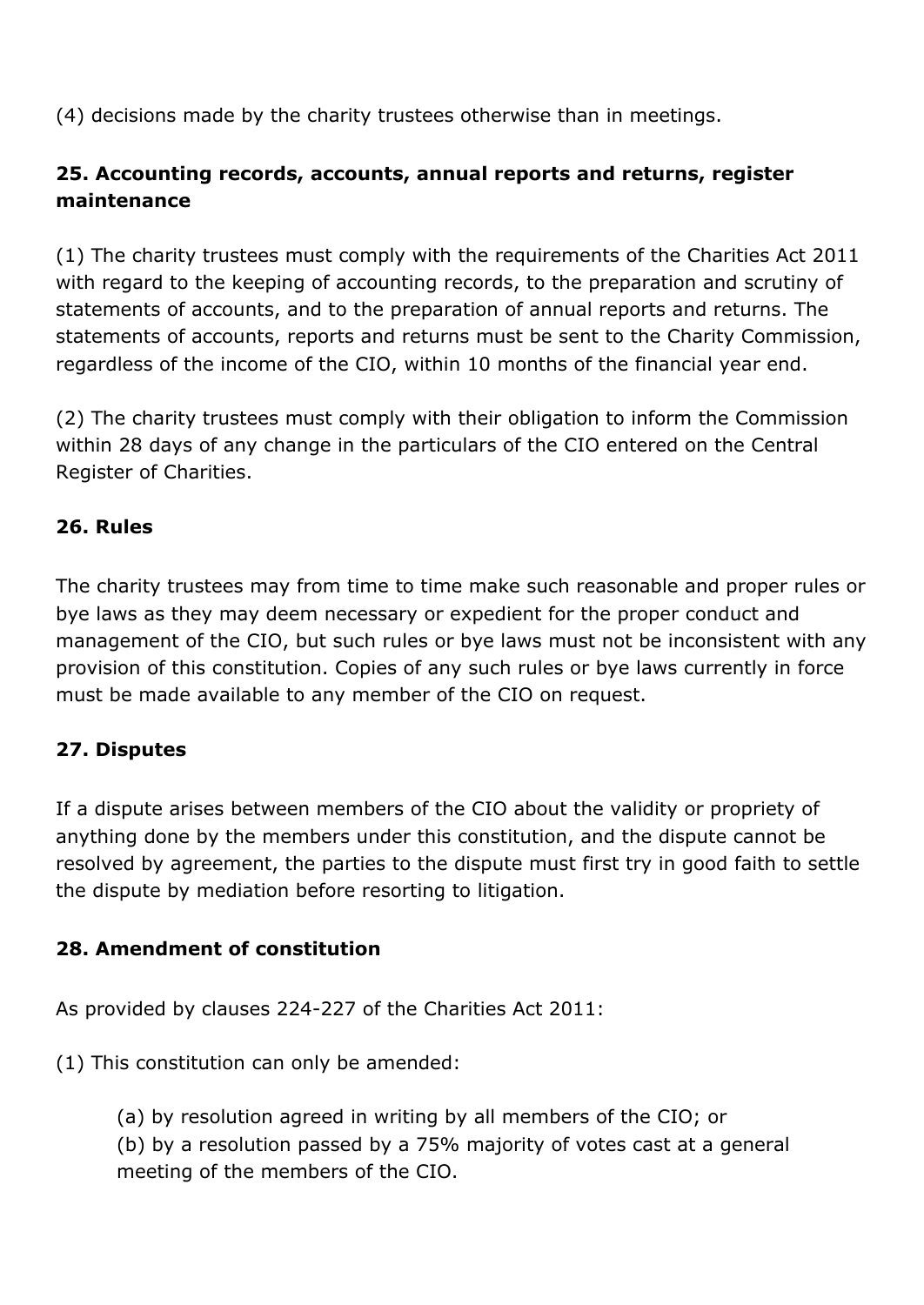(2) Any alteration of clause 3 (Objects), clause 29 (Voluntary winding up or dissolution), this clause, or of any provision where the alteration would provide authorisation for any benefit to be obtained by charity trustees or members of the CIO or persons connected with them, requires the prior written consent of the Charity Commission.

(3) No amendment that is inconsistent with the provisions of the Charities Act 2011 or the General Regulations shall be valid.

(4) A copy of any resolution altering the constitution, together with a copy of the CIO's constitution as amended, must be sent to the Commission within 15 days from the date on which the resolution is passed. The amendment does not take effect until it has been recorded in the Register of Charities.

# **29. Voluntary winding up or dissolution**

(1) As provided by the Dissolution Regulations, the CIO may be dissolved by resolution of its members. Any decision by the members to wind up or dissolve the CIO can only be made:

(a) at a general meeting of the members of the CIO called in accordance with clause [11] (Meetings of Members), of which not less than 14 days' notice has been given to those eligible to attend and vote:

(i) by a resolution passed by a 75% majority of those voting, or (ii) by a resolution passed by decision taken without a vote and without any expression of dissent in response to the question put to the general meeting; or

- (b) by a resolution agreed in writing by all members of the CIO.
- (2) Subject to the payment of all the CIO's debts:
	- (a)Any resolution for the winding up of the CIO, or for the dissolution of the CIO without winding up, may contain a provision directing how any remaining assets of the CIO shall be applied.

(b) If the resolution does not contain such a provision, the charity trustees must decide how any remaining assets of the CIO shall be applied.

(c) In either case the remaining assets must be applied for charitable purposes the same as or similar to those of the CIO.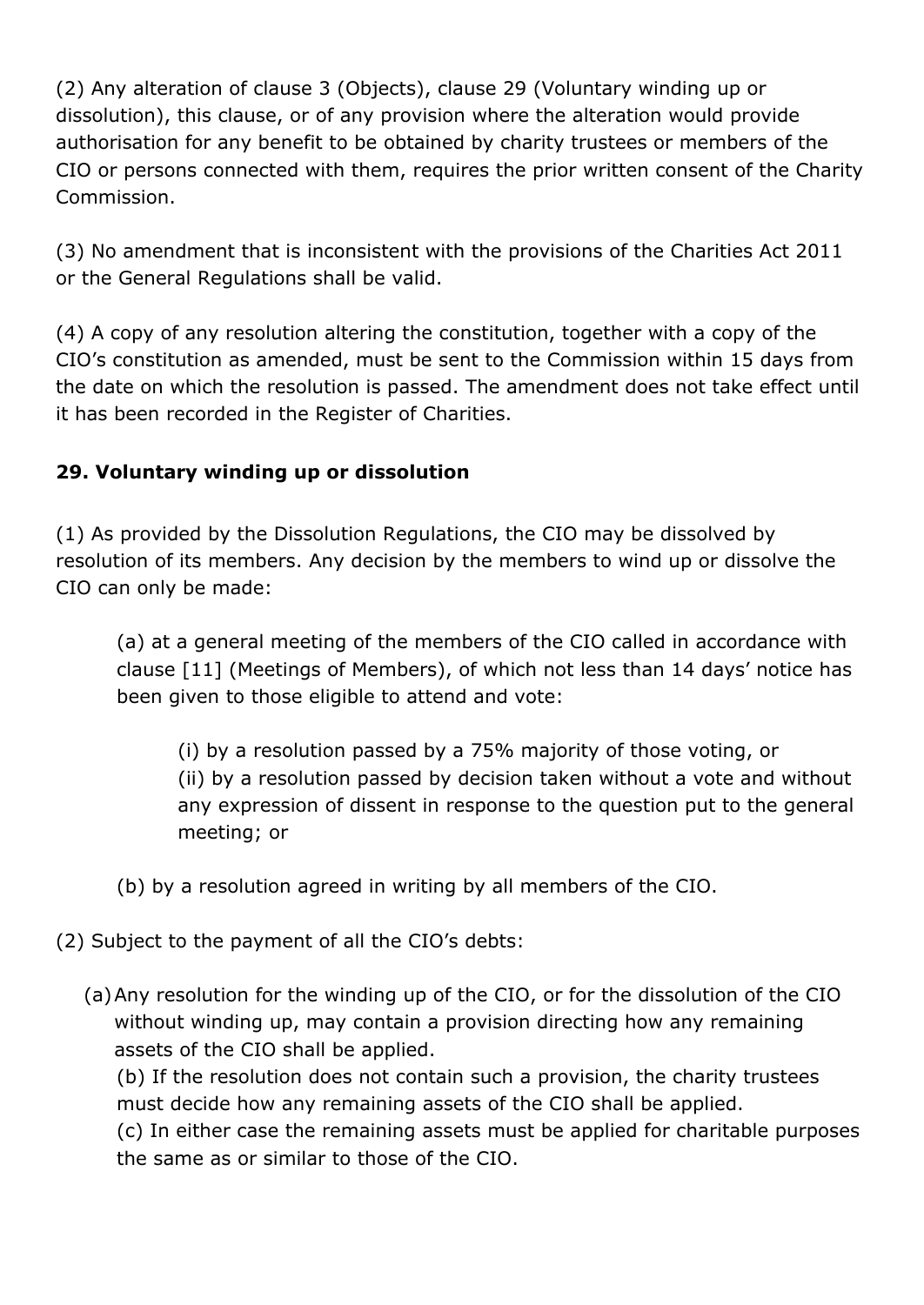(3) The CIO must observe the requirements of the Dissolution Regulations in applying to the Commission for the CIO to be removed from the Register of Charities, and in particular:

(a) the charity trustees must send with their application to the Commission:

(i) a copy of the resolution passed by the members of the CIO;

(ii) a declaration by the charity trustees that any debts and other

liabilities of the CIO have been settled or otherwise provided for in full; and

(iii) a statement by the charity trustees setting out the way in which any property of the CIO has been or is to be applied prior to its dissolution in accordance with this constitution;

(b) the charity trustees must ensure that a copy of the application is sent within seven days to every member and employee of the CIO, and to any charity trustee of the CIO who was not privy to the application.

(4) If the CIO is to be wound up or dissolved in any other circumstances, the provisions of the Dissolution Regulations must be followed.

# **30. Interpretation**

# In this constitution: "**connected person**" means:

(a) a child, parent, grandchild, grandparent, brother or sister of the charity trustee;

(b) the spouse or civil partner of the charity trustee or of any person falling within sub-clause (a) above;

(c) a person carrying on business in partnership with the charity trustee or with any person falling within sub-clause (a) or (b) above;

(d) an institution which is controlled –

(i) by the charity trustee or any connected person falling within subclause  $(a)$ ,  $(b)$ , or  $(c)$  above; or (ii) by two or more persons falling within sub-clause  $(d)(i)$ , when taken together

(e) a body corporate in which –